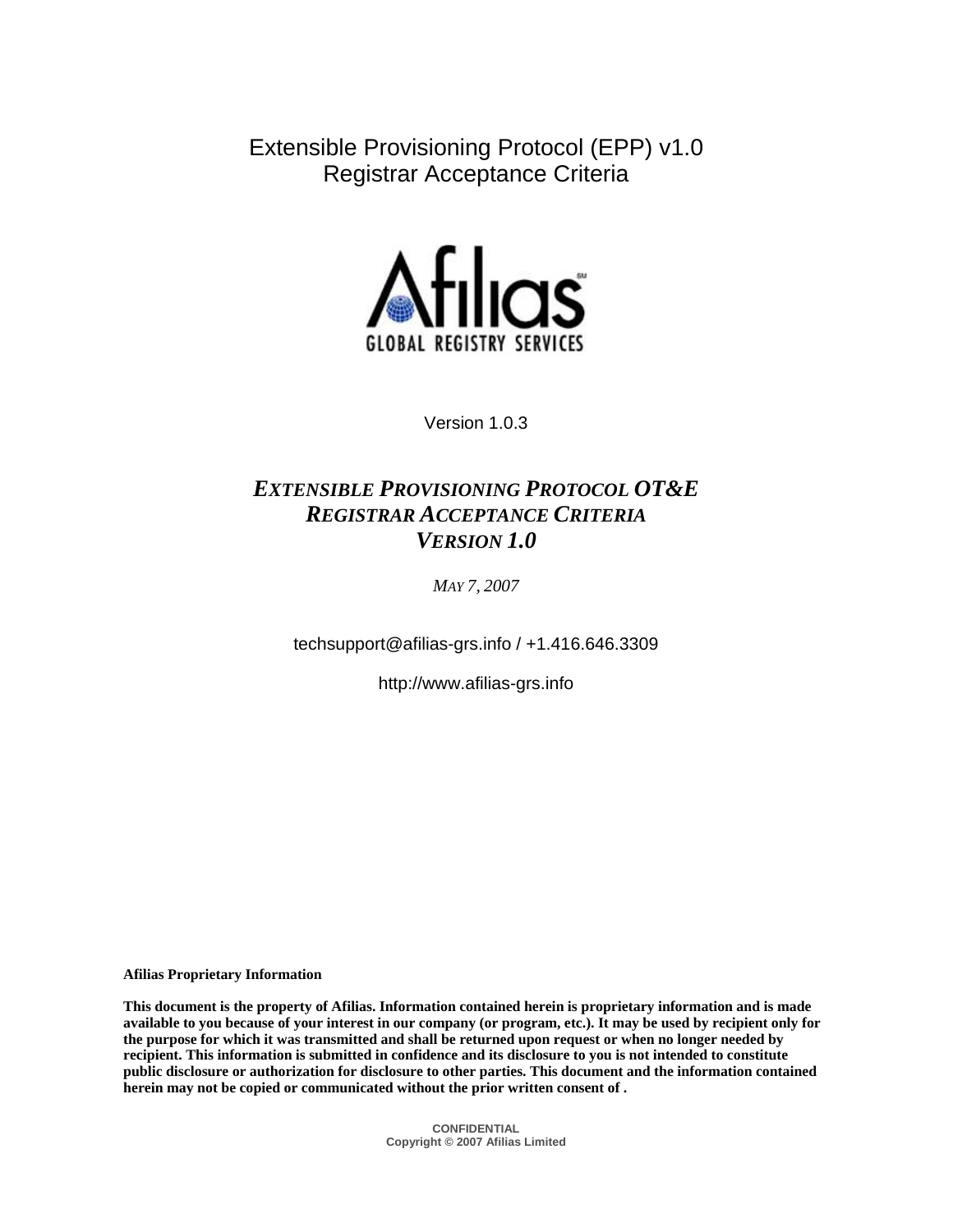# **Contents**

## **1. Introduction**

1.1 Purpose

- 1.2 Formatting Conventions
- 1.3 Accounts
- 1.4 Additional Requirements
- 1.5 Successful Command & Test Completion
- 1.6 Passing the Test
- 1.7 Contact and Nameserver Policy

## **2. EPP Communications**

## **2.1 Session Management**

- 2.1.1 Start Session
- 2.1.2 Authentication
- 2.1.3 Change Password

## *2.2 Domain Name Operations*

*2.2.1 Create Domain with 3 Contacts and 2 Name Servers 2.2.2 Create Domain with Minimum Registration Period (.AG) 2.2.3 Create Domain with Minimum Registrantion Period (.MN) 2.2.4 Create Domain with Maximum Registration Period 2.2.5 Create Domain with Maximum Number of Name Servers 2.2.6 Create Domain with Minimum Length Domain Name (2 Chars + .AG) 2.2.7 Create Domain with Maximum Length Domain Name (63 Chars + .AG) 2.2.8 Check Domain (Domain Not Available) 2.2.9 Check Domain (Domain Available) 2.2.10 Check Domain with Maximum Length Domain Name (Domain Not Available) 2.2.11 Query Domain 2.2.12 Delete Domain 2.2.13 Renew Domain 2.2.14 Renew Domain to Maximum Registration Period 2.2.15 Transfer a Domain 2.2.16 Approval Domain Transfer 2.2.17 Rejection Domain Transfer 2.2.18 Change Domain Name Servers 2.2.19 Change Domain Contact 2.2.20 Change Domain Status* 

## **2.3 Name Server Operations**

2.3.1 Create Name Server

2.3.2 Create Name Server with Maximum Length Host Name (63 Chars + "." + 63 Chars + ".AG")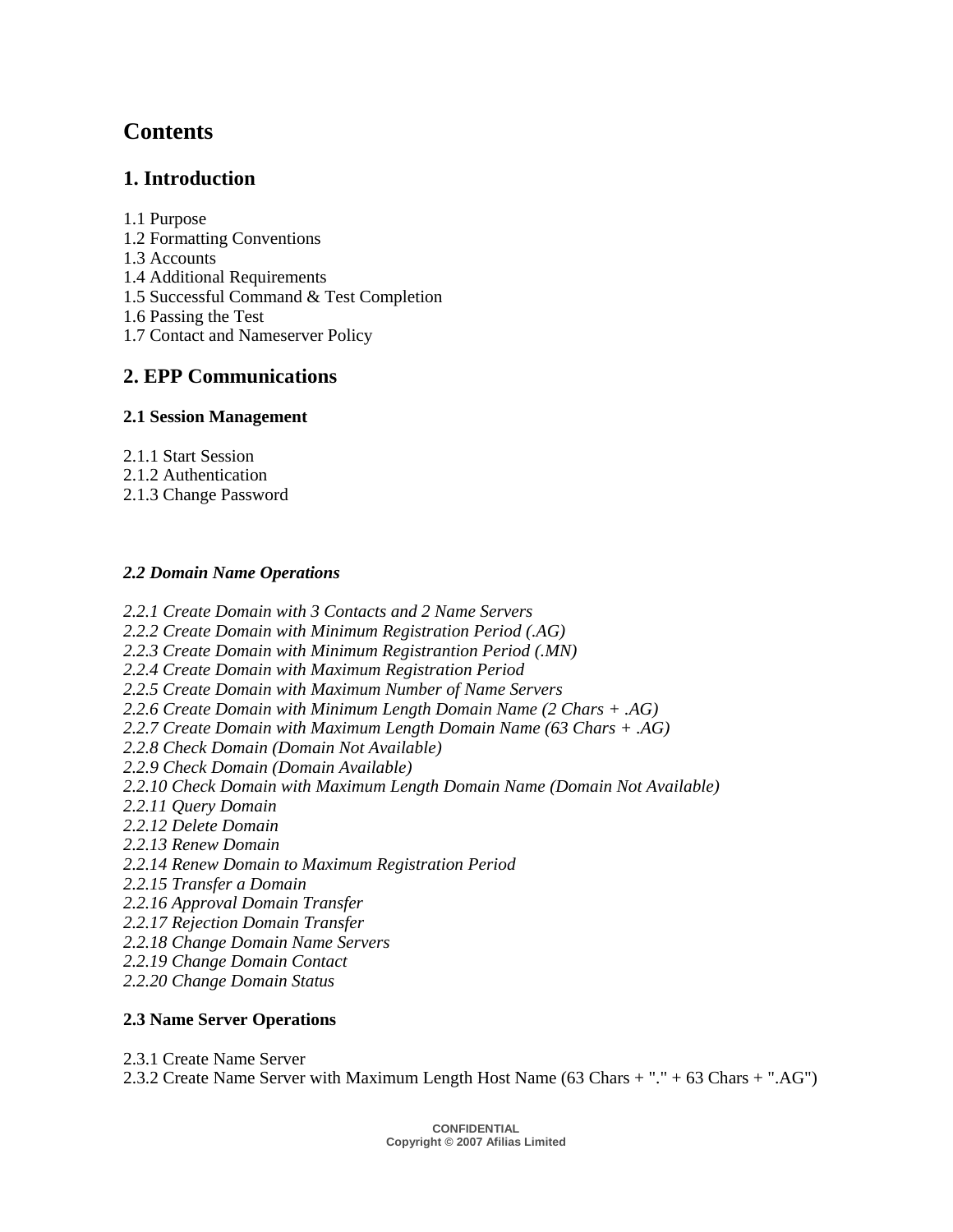- 2.3.3 Create Name Server with Maximum Allowable IPs
- 2.3.4 Create Nameserver (Foreign Registry)
- 2.3.5 Create External Name Server (.AG)
- 2.3.6 Query External Name Server (.AG)
- 2.3.7 Convert External Name Server to Internal Name Server
- 2.3.8 Query Name Server
- 2.3.9 Delete Internal Name Server
- 2.3.10 Query External Name Server
- 2.3.11 Check Name Server (Name Server Known)
- 2.3.12 Check Name Server (Name Server Unknown)
- 2.3.13 Query Name Server
- 2.3.14 Delete Name Server
- 2.3.15 Change Name Server (Add IP Address)
- 2.3.16 Change Name Server (Remove IP Address)

#### **2.4 Contact Operations**

- 2.4.1 Create Contact
- 2.4.2 Check Contact (Contact Known)
- 2.4.3 Check Contact (Contact Unknown)
- 2.4.4 Query Contact
- 2.4.5 Transfer Contact
- 2.4.6 Query Contact Transfer Status
- 2.4.7 Approve Contact Transfer
- 2.4.8 Reject Contact Transfer
- 2.4.9 Change Contact (Change Element)
- 2.4.10 Change Contact (Remove Element)
- 2.4.11 Delete Contact

#### *2.5 Client Error Handling*

*2.5.1 Correctly Handle 2003 Exception 2.5.2 Correctly Handle 2005 Exception 2.5.3 Correctly Handle 2306 Exception 2.5.4 Correctly Handle 2002 Exception 2.5.5 Correctly Handle 2303 Exception 2.5.6 Correctly Handle 2305 Exception 2.5.7 Correctly Handle 2201 Exception* 

#### **2.6 Empty Element Commands**

- 2.6.1 Keep Session Alive
- 2.6.2 Request Message Queue Information
- 2.6.3 Ack Queued Message

## **2.8 End Session**

#### **Appendix A - Seeded Registry information**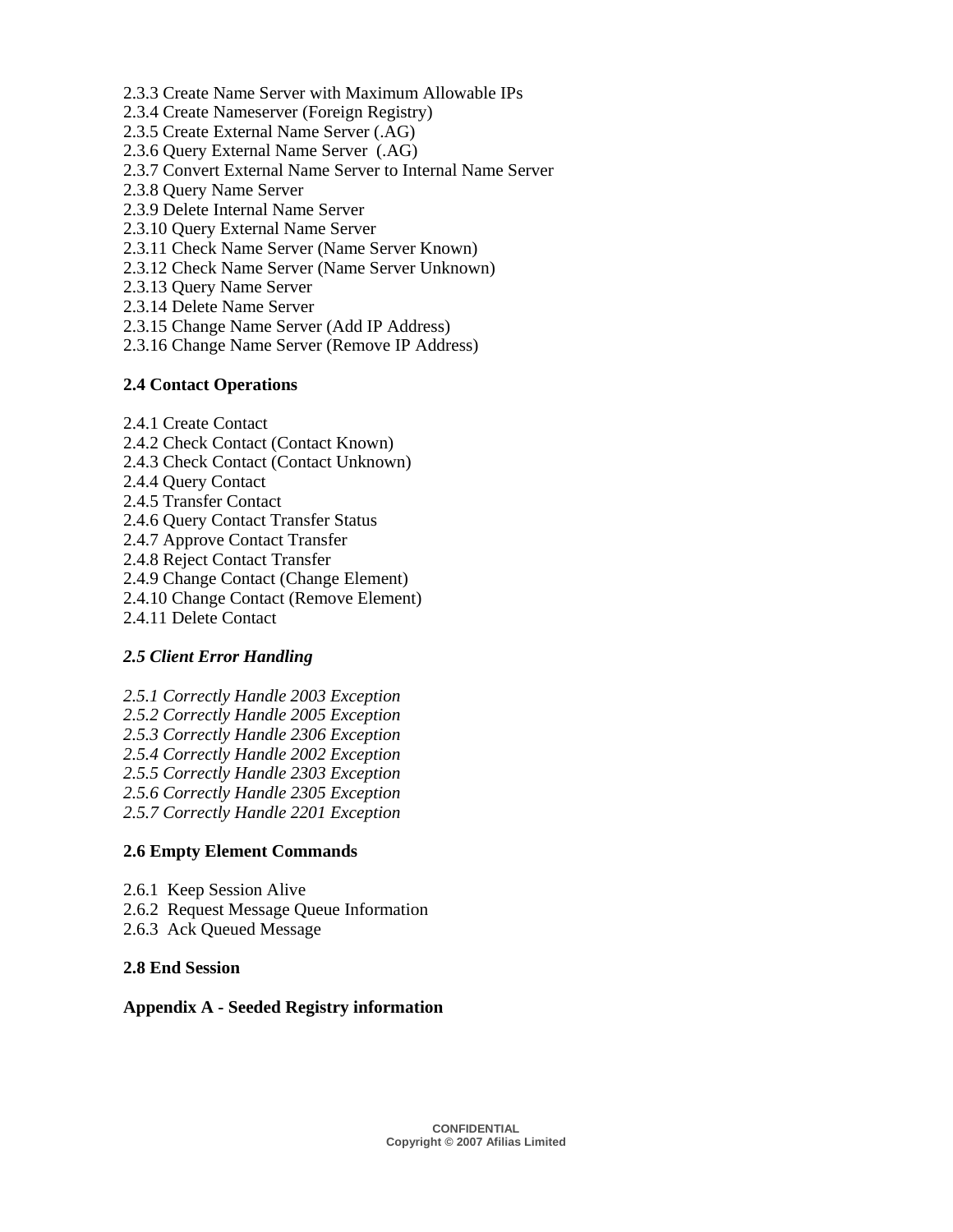## **1. Introduction**

## *Purpose*

*This document describes the basic operations that a Registrar's client application must perform to be accepted by the Registry. Each of the following sections describes the actions that the client must perform to demonstrate correct implementation of the Extensible Provisioning Protocol (EPP) and interactions with the Registry. Registrars should have a detailed knowledge of the following internet RFCs before attempting the test:* 

> *Extensible Provisioning Protocol RFC 30701 Extensible Provisioning Protocol Domain Name Mapping RFC 3731<sup>2</sup> Extensible Provisioning Protocol Contact Mapping RFC 37333 Extensible Provisioning Protocol Host Mapping RFC 3732<sup>4</sup>*

*The tests presented herein verify the correct interface with the Registry for standard Registrar operations. They do not cover all possible error and unusual conditions. The Registrar client application is responsible for correctly handling all unusual error conditions.* 

## *Formatting Conventions*

 $\overline{a}$ 

*Proper completion of the test requires that all commands and data must be entered exactly as given in this document. Any deviations will be considered a failure. The following items show the formatting conventions included in this document for required input and output values and for variable input and output responses.* 

*Regular text in this format represents expected system input and output values that the client system will send to the server and that the server system will display in response to an action or actions provided by the Registrar. The following example illustrates an expected system output.* 

 *<result code='1000'><msg lang='en-US'>Command completed successfully</msg>* 

*When Bold text is located in Regular text, this represents a required input value that the Registrar must provide - the Registrar must enter the text exactly as shown. The following example illustrates the format for the required input values.* 

## *Domain Name: foo.AG*

*Italicized text in output represents data returned from the server, which may or may not be the exact values represented in this document. It is the responsibility of the client to interpret these values properly and possibly reuse these for subsequent commands.* 

 *<domain:exDate>2004-02-11T22:07:28.0Z</domain:exDate>* 

<sup>1</sup> Hollenbeck; Extensible Provisioning Protocol, IETF RFC, March 2004

<sup>&</sup>lt;sup>2</sup> Hollenbeck; Extensible Provisioning Protocol Domain Name Mapping, IETF RFC, March 2004

 $\frac{3}{4}$  Hollenbeck; <u>Extensible Provisioning Protocol Contact Mapping</u>, IETF RFC, March 2004  $\frac{4}{4}$  Hollenbeck: Extensible Provisioning Protocol Host Mapping IETF RFC, March 2004

Hollenbeck; Extensible Provisioning Protocol Host Mapping, IETF RFC, March 2004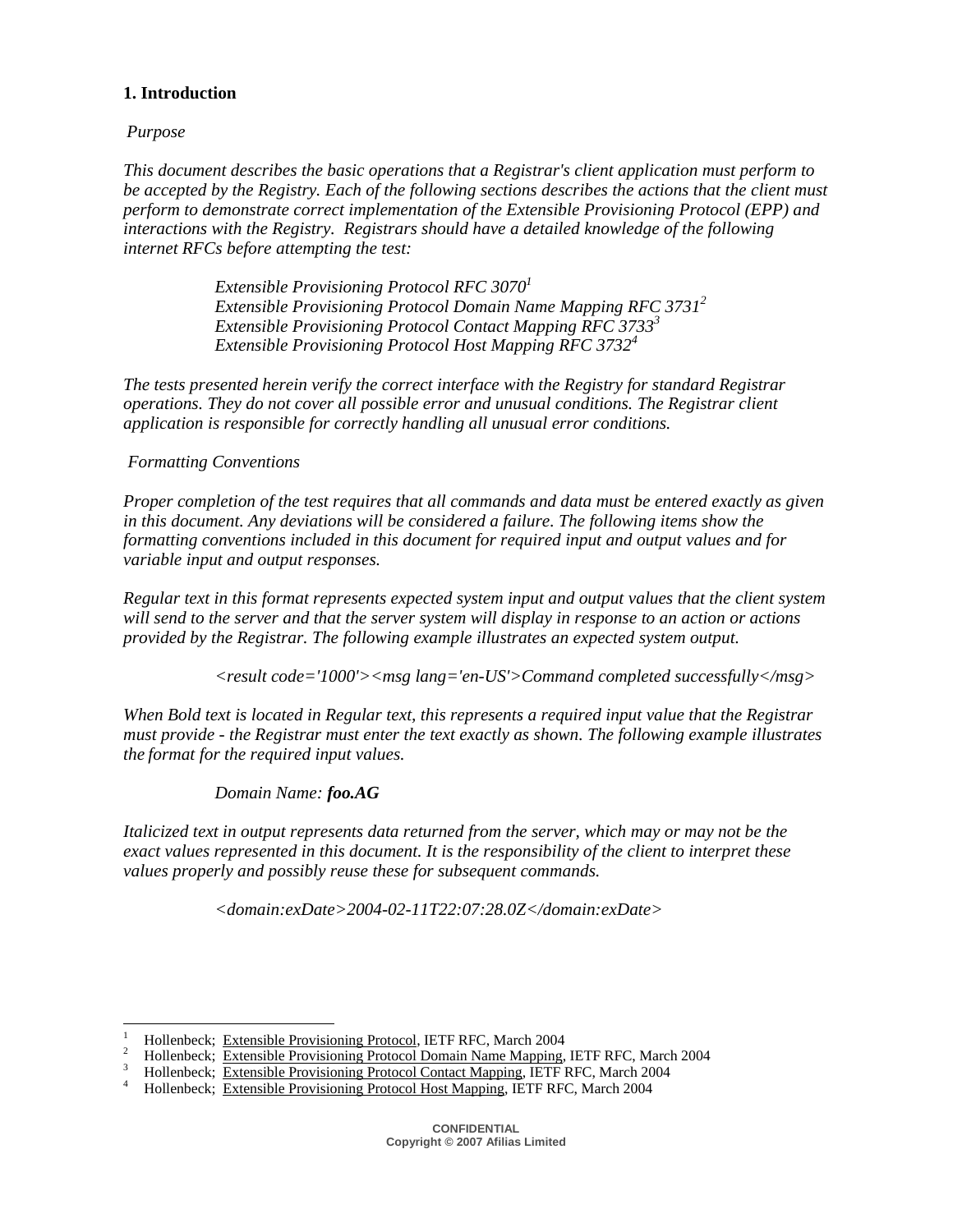## *1.3 Accounts*

*To perform the tests, the applying Registrar is given an account, named ClientX. When scheduling a test, the Registry Technical Support Group will provide hostnames and port numbers for the Registrar's client to connect to.* 

## *1.4 Additional Requirements*

*Prior to taking this Test, the Registry Operator will prime the Test Registry with data required to complete this test. Please refer to Appendix A if you wish to review this data. Do not attempt to enter this data into the Test Registry.* 

*1.5 Successful Command & Test Completion* 

*While performing this test, if the response to a command is not exactly as shown, then stop your test and contact Afilias technical support.* 

## *1.6 Passing the Test*

*The Registrar must complete the test perfectly (with no typos or breaking the sequence of operations) from start to finish, including the session keep alive portion in section 2.6, within the allotted time.* 

*1.7 Contact and Name Server Policy Requirements* 

*There are certain policies that are enforced in the .AG implementation of EPP:* 

*A minimum of 3 contacts (including 1 Registrant and at least 1 of each Admin Technical contacts) must be provided during the create domain transaction.* 

*For the purpose of this test, all domains must be created with at least 2 name servers. Registrars may, however, when working with the "live" registry, create domains with fewer than 2 name servers, though DNS resolution depends upon a minimum of 1 assigned name server.* 

## *2. EPP Communications*

*Registrar to Registry communications utilize the Extensible Provisioning Protocol (EPP) mapped over TCP (Transport Control Protocol). EPP commands are formulated using the Extensible Markup Language (XML). The Registrars' application client must utilize XML to send commands to the Registry and utilize an XML parser to interpret the server's responses. EPP itself relies exclusively upon user authentication for security. Additional security is provided by the use of Transport Layer Security (TLS), for session cryptograpy. Clients must communicate with the EPP server using a commercial or open source implementation of TLS, such as OpenSSL. Additional information cornerning mapping EPP over TCP is available in the IETF RFC 3734 'Extensible Provisioning Protocol Transport Over TCP'*<sup>5</sup> *. Addtional information concerning the TLS protocol may be found in RFC 2246*<sup>6</sup> *.* 

 $\overline{a}$ 5 <sup>5</sup> Hollenbeck; <u>Extensible Provisioning Protocol Transport Over TCP</u>, IETF RFC, March 2004.<br><sup>6</sup> Dierks, Allen: The TLS Protocol Version 1.0, REC 2246, January, 1999

Dierks, Allen; The TLS ProtocolVersion 1.0, RFC 2246, January, 1999.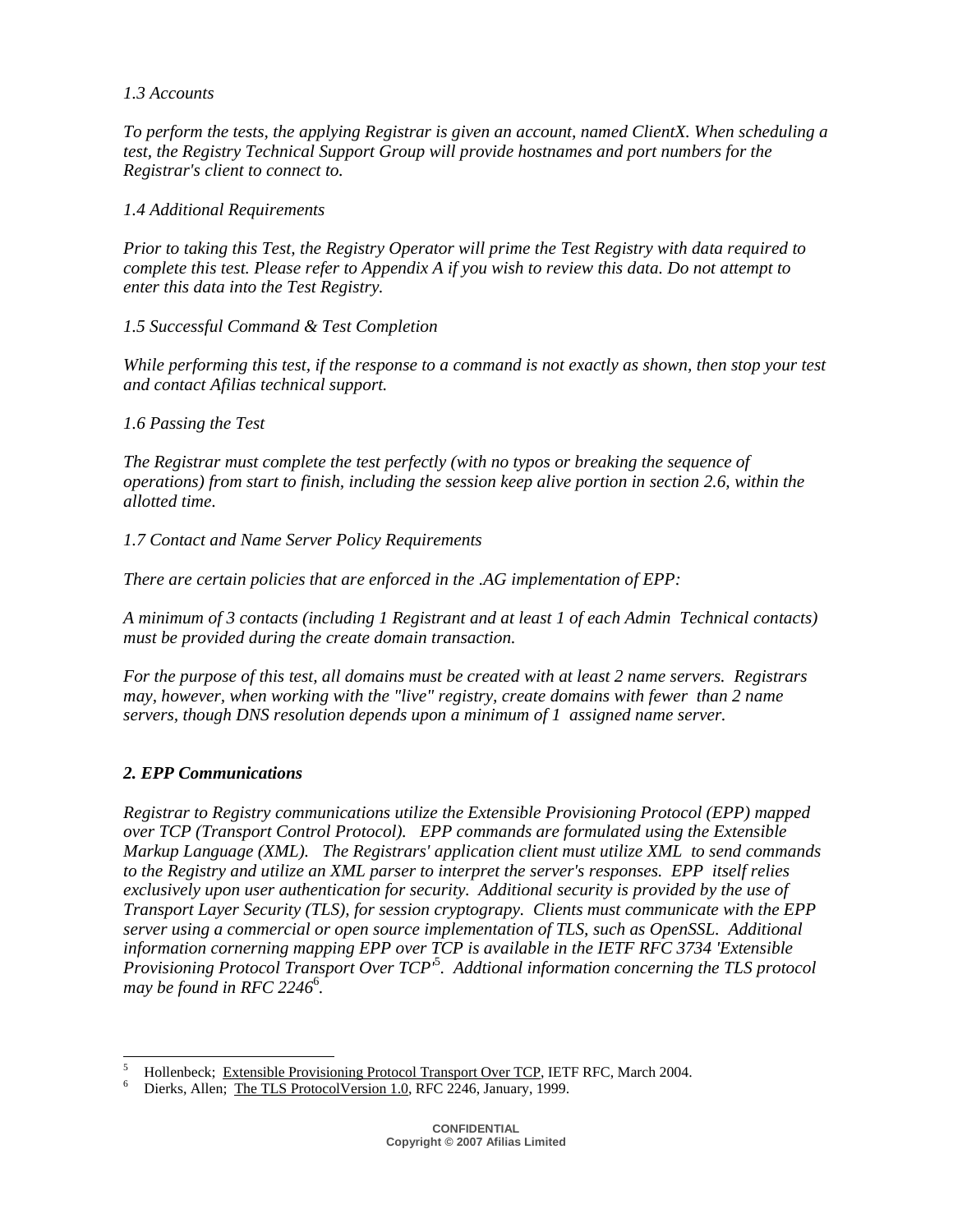#### *2.1 Session Management*

#### *2.1.1 Start Session*

*After making an initial connection to the Registry, the server shall reply with a greeting. A Registrar must receive the greeting message before attempting authentication and/or other supplementary commands.* 

#### *2.1.2 Authentication*

*After the initial greeting the registrar client shall send the Login command to authenticate itself to the test registry with the following information:* 

#### *Client ID: ClientX Password: foo-BAR2*

*Verify that the following response is received:* 

*<result code='1000'><msg lang='en-US'>Command completed successfully</msg>* 

*2.1.3 Change Password* 

*To change a Registrar's password, an additional field is required in the Login command. At this point, the client must logout (keep the connection open), then log back in, and pass the following information to the Login command.* 

 *Client ID: ClientX Password: foo-BAR2 New Password: bar-FOO2* 

*Verify that the following response is received:* 

*<result code='1000'><msg lang='en-US'>Command completed successfully</msg>*

*2.2 Domain Name Operations* 

*The following tests exercises EPP commands that revolve around Domain Name creation and manipulation.* 

*2.2.1 Create Domain with 4 Contacts and 2 Name Servers* 

*Create a new Domain and associate 2 Name Servers and 3 Contacts to it by supplying the following elements to the Create command.* 

> *Domain Name: valid1.ag Domain Server: ns1.valid.ag Domain Server: ns2.valid.ag Domain registrant contact ID : OTNE-C2 Domain Admin contact ID : OTNE-C3 Domain Technical contact ID: OTNE-C5 Domain Billing Contact ID: OTNE-C4*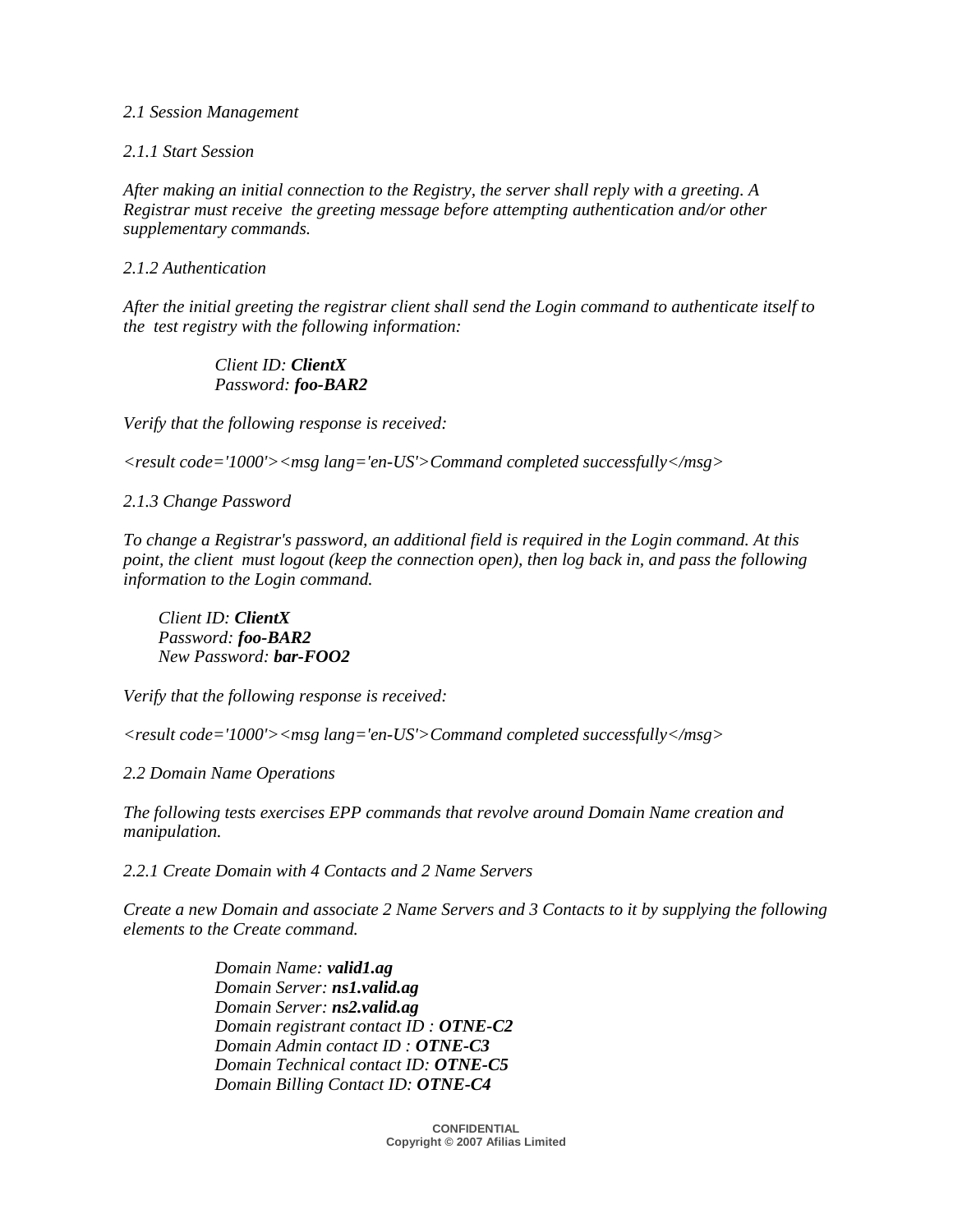*Auth info: my secret* 

*Verify that the following response is received:* 

*<result code='1000'><msg lang='en-US'>Command completed successfully</msg>* 

*2.2.2 Create Domain with Minimum Registration Period (.AG)* 

*Enter the following data to the Create command.* 

 *Domain Name: 1year.ag Domain Server: ns1.valid.ag Domain Server: ns2.valid.ag Domain registrant contact ID: OTNE-C2 Domain Admin contact ID: OTNE-C3 Domain Technical contact ID: OTNE-C5 Domain Billing Contact ID: OTNE-C4 Domain Period (Years): 1 Auth info: my secret* 

*Verify that the following response is received:* 

*<result code='1000'><msg lang='en-US'>Command completed successfully</msg>* 

*<domain:exDate>2007-02-11T22:07:28.0Z</domain:exDate>* 

*2.2.3 Create Domain with Minimum Registration Period (.MN)* 

*Enter the following data to the Create command.* 

 *Domain Name: 1year.mn Domain Server: ns1.valid.ag Domain Server: ns2.valid.ag Domain registrant contact ID: OTNE-C2 Domain Admin contact ID: OTNE-C3 Domain Technical contact ID: OTNE-C5 Domain Period (Years): 1 Auth info: my secret* 

*Verify that the following response is received:* 

*<result code='1000'><msg lang='en-US'>Command completed successfully</msg>* 

*<domain:exDate>2006-02-11T22:07:28.0Z</domain:exDate>* 

*2.2.4 Create Domain with Maximum Registration Period* 

*Enter the following data to the Create command.* 

 *Domain Name: 10years.ag Domain Server: ns1.valid.ag*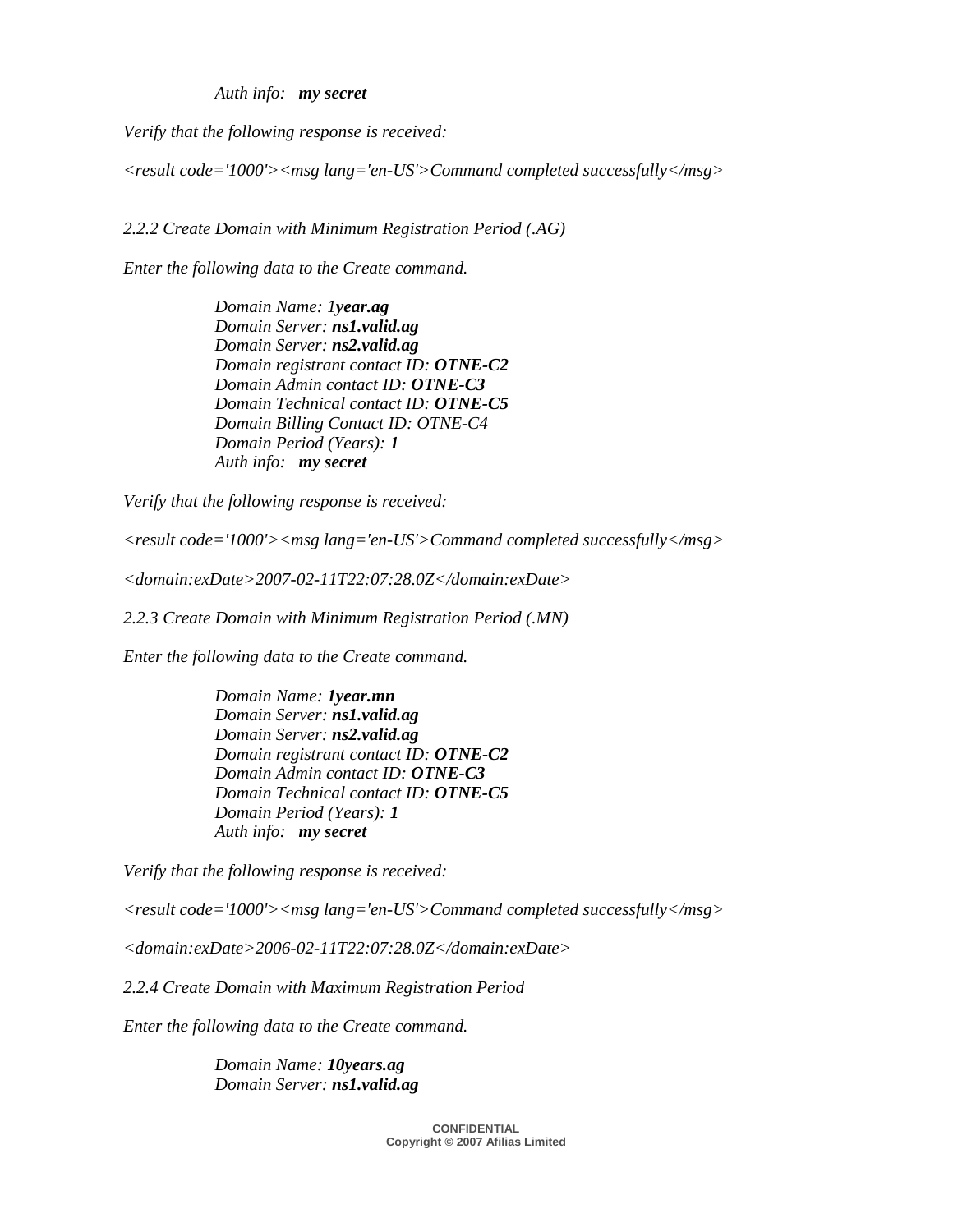*Domain Server: ns2.valid.ag Domain registrant contact ID: OTNE-C2 Domain Admin contact ID: OTNE-C3 Domain Technical contact ID: OTNE-C5 Domain Billing Contact ID: OTNE-C4 Domain Period (Years): 10 Auth info: my secret* 

*Verify that the following response is received:* 

*<result code='1000'><msg lang='en-US'>Command completed successfully</msg>* 

*<domain:exDate>2015-02-11T22:07:28.0Z</domain:exDate>* 

*2.2.5 Create Domain with Maximum Number of Name Servers* 

*Using the Create command, add the following Domain along with the thirteen Name Servers.* 

 *Domain Name: maxhost.ag Domain registrant contact ID: OTNE-C2 Domain Admin contact ID: OTNE-C3 Domain Technical contact ID: OTNE-C5 Domain Billing Contact ID: OTNE-C4 Name Server: ns1.valid.ag Name Server: ns2.valid.ag Name Server: ns3.valid.ag Name Server: ns4.valid.ag Name Server: ns5.valid.ag Name Server: ns6.valid.ag Name Server: ns7.valid.ag Name Server: ns8.valid.ag Name Server: ns9.valid.ag Name Server: ns10.valid.ag Name Server: ns11.valid.ag Name Server: ns12.valid.ag Name Server: ns13.valid.ag Auth info: my secret* 

*Verify that the following response is received:* 

*<result code='1000'><msg lang='en-US'>Command completed successfully</msg>* 

*2.2.6Create Domain with Minimum Length Domain Name (2 Chars + .AG)* 

*Using the Create command, pass the following data.* 

 *Domain Name: ab.ag Domain Server: ns1.valid.ag Domain Server: ns2.valid.ag Domain registrant contact ID: OTNE-C2 Domain Admin contact ID: OTNE-C3*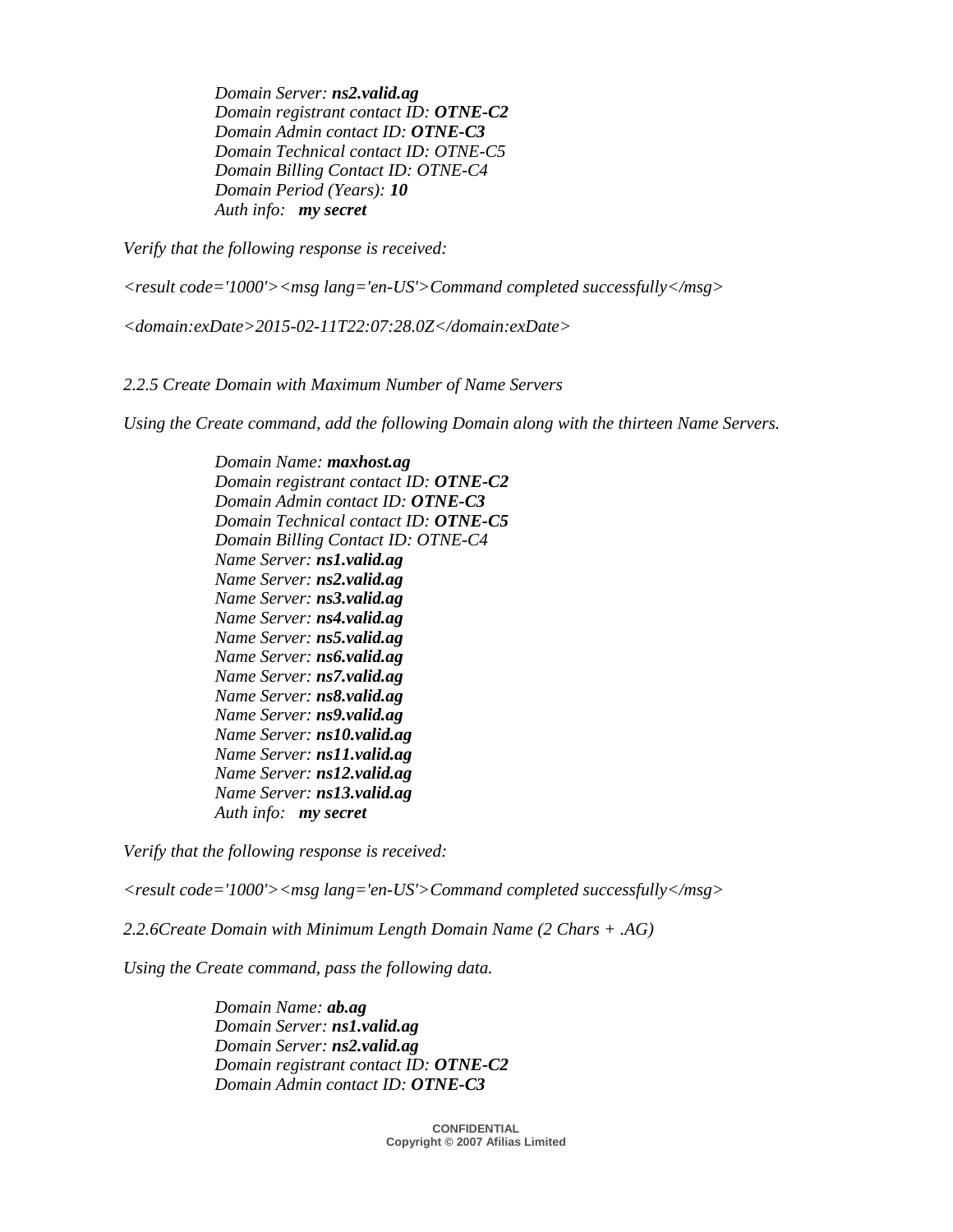*Domain Technical contact ID: OTNE-C5 Domain Billing Contact ID: OTNE-C4 Auth info: my secret* 

*Verify that the following response is received:* 

*<result code='1000'><msg lang='en-US'>Command completed successfully</msg>* 

*2.2.7 Create Domain with Maximum Length Domain Name (63 Chars + .AG)* 

*Using the Create command, enter the following data.* 

 *Domain Name: abcdefghijklmnopqrstuvwxyzabcdefghijklmnopqrstuvwxyzabcdefghijk.ag Domain Server: ns1.valid.ag Domain Server: ns2.valid.ag Domain registrant contact ID: OTNE-C2 Domain Admin contact ID: OTNE-C3 Domain Technical contact ID: OTNE-C5 Domain Billing Contact ID: OTNE-C4 Auth info: my secret* 

*Verify that the following response is received:* 

*<result code='1000'><msg lang='en-US'>Command completed successfully</msg>* 

*2.2.8 Check Domain (Domain Not Available)* 

*Use the Check command with the following data to determine that the domain is not available:* 

 *Domain Name: valid.ag*

*Verify that the following response is received:* 

*<result code='1000'><msg lang='en-US'>Command completed successfully</msg>* 

 *domain:name avail='0'* 

*2.2.9 Check Domain (Domain Available)* 

*Use the Check command with the following data to determine that the domain is available:* 

#### *Domain Name: available.ag*

*Verify that the following response is received:* 

*<result code='1000'><msg lang='en-US'>Command completed successfully</msg>* 

 *domain:name avail='1'*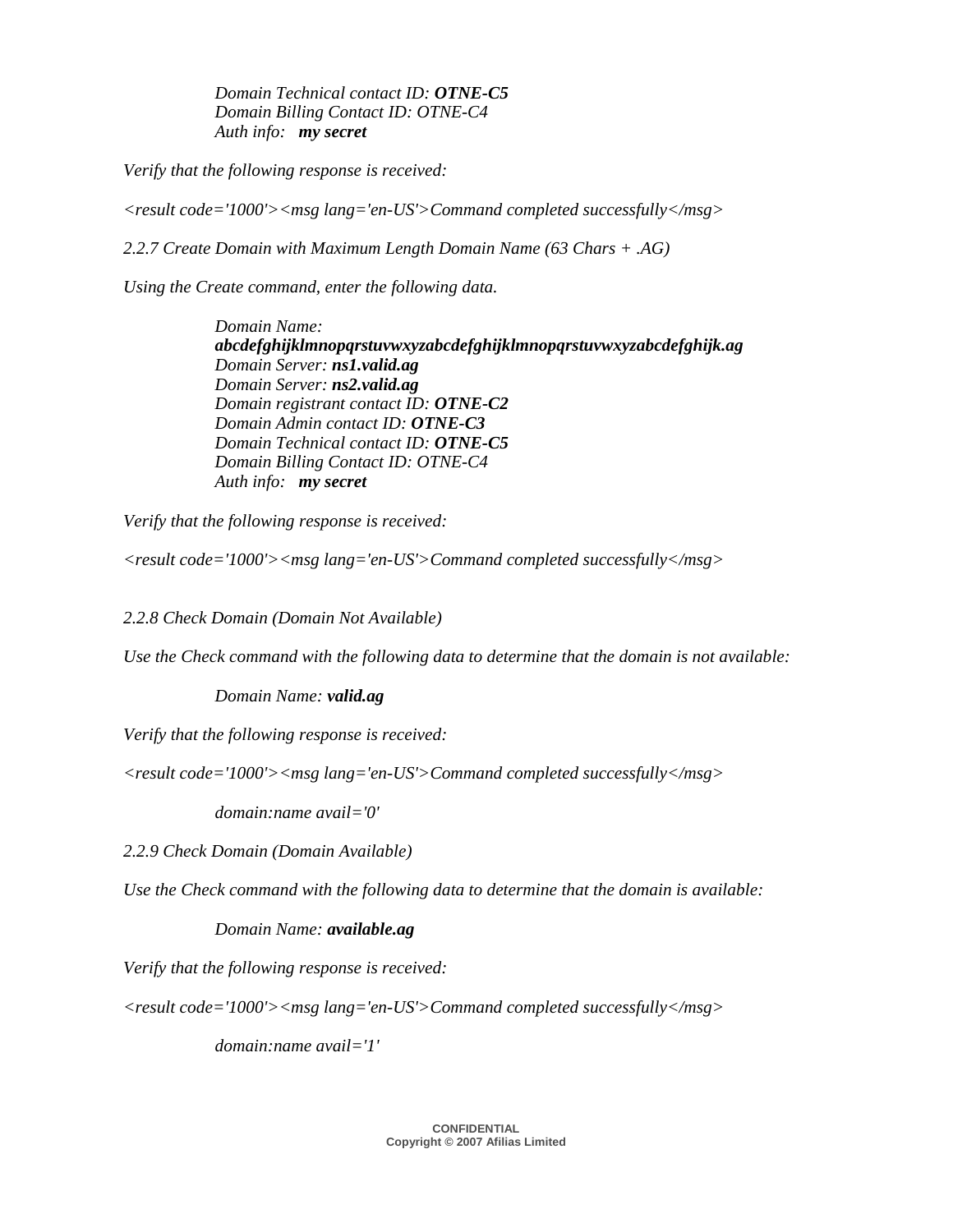*2.2.10 Check Domain with Maximum Length Domain Name (Domain Not Available)* 

*Provide the following information to the Check command.* 

## *Domain Name: abcdefghijklmnopqrstuvwxyzabcdefghijklmnopqrstuvwxyzabcdefghijk.ag*

*Verify that the following response is received:* 

*<result code='1000'><msg lang='en-US'>Command completed successfully</msg>* 

 *domain:name avail='0'* 

*2.2.11 Query Domain* 

*The info command is used to retrieve information associated with a Domain. Enter the following information to the info command.* 

#### *Domain Name: infodomain.ag*

*Verify that the following response is received:* 

 *Domain Name: infodomain.ag Client ID: ClientX Domain Status: ok Domain Contact (Registrant) ID: OTNE-C2 Domain Admin Contact: OTNE-C3 Domain Billing Contact: OTNE-C4 Domain Technical Contact: OTNE-C5 Domain Name Server: ns1.infodomain.ag Domain Name Server: ns2.infodomain.ag Domain Host Server: ns1.infodomain.ag Domain Host Server: ns2.infodomain.ag Auth info: my secret Created By: ClientX Created Date: 1999-04-03T22:00:00.0Z Expiration Date: 2005-04-03T22:00:00.0Z Last Updated By: ClientX .* 

*You will need the Admin Contact ID for section 2.2.21* 

*2.2.12 Delete Domain* 

 *.* 

*Issue the Delete command with the following data:* 

#### *Domain Name: deleteme.ag*

*Verify that the following response is received:* 

*<result code='1000'><msg lang='en-US'>Command completed successfully</msg>*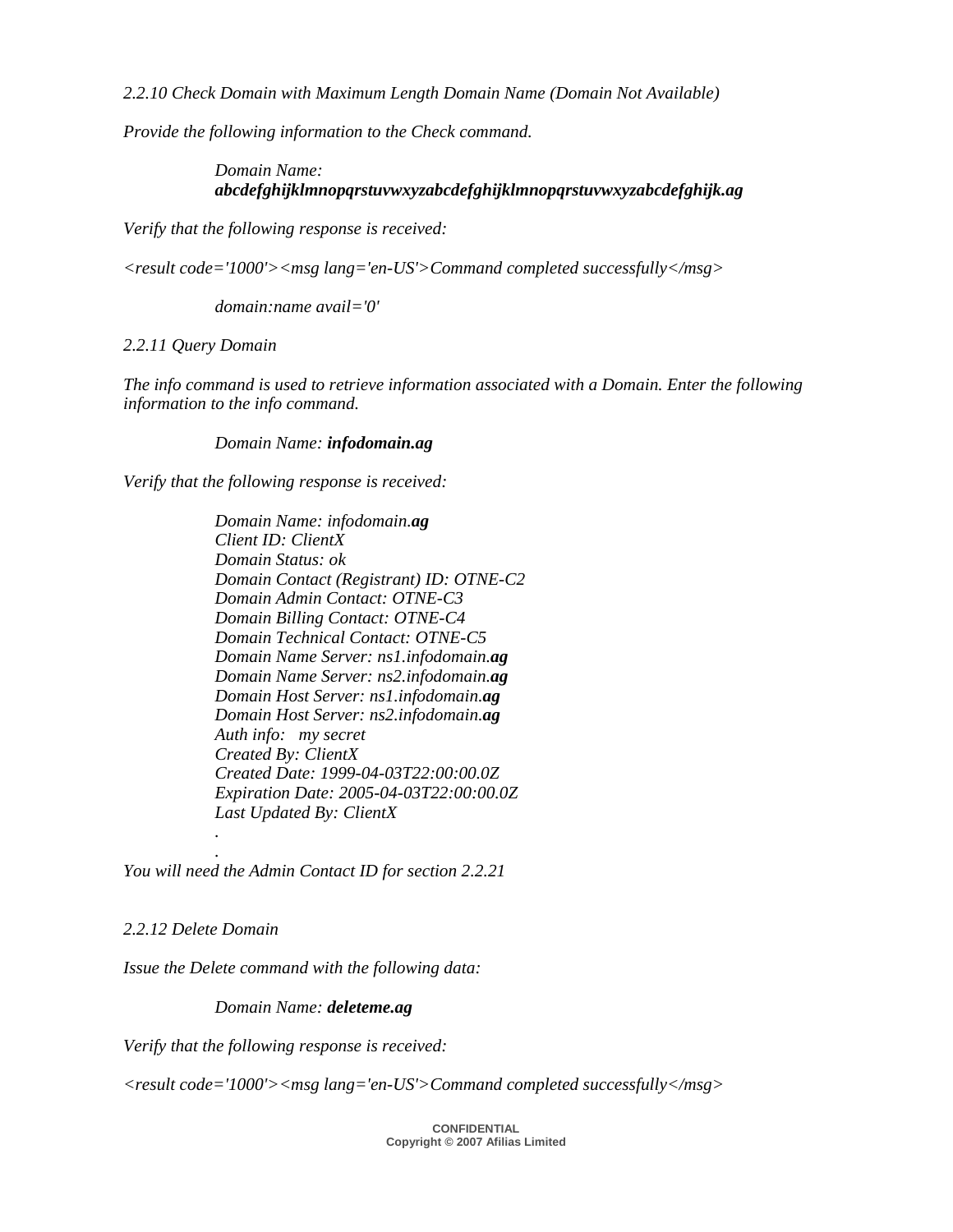*2.2.13 Renew Domain* 

*First, get the Expiration Date of the Domain by issuing the info command with the following data.* 

#### *Domain Name: renewable.ag*

*Examine the Expiration Date returned from the previous command (output should be similar to the following).* 

 *Domain Expiration Date: 2009-04-03T22:00:00.0Z* 

*Issue the Renew command with the following data.* 

 *Domain Name: renewable.ag Current Expiration Date: 2009-04-03 (returned in the previous info command) Domain Years Period: 5*

*Verify the output so that the expected Expiration Date is correct.* 

 *Domain Name: renewable.ag Expiration Date: 2013-04-03T22:00:00.0Z* 

*2.2.14 Renew Domain to Maximum Registration Period* 

*Enter the following information to the Renew command.* 

 *Domain Name: renewable.ag Current Expiration Date: 2013-04-03 (returned in the previous renew command) Domain Period (Years): 3*

*Verify the change by issuing the info command and compare the output here.* 

 *Domain Name: renewable.ag Expiration Date: 2017-04-03T22:00:00.0Z* 

*2.2.15 Transfer a Domain* 

*Use the Transfer command with the op="request" attribute, with the following information to request a transfer of a domain* 

> *Domain Name: transfer1.ag Auth info: my secretY*

*Verify that the following response is received:* 

*<result code='1001'><msg lang='en-US'>Command completed successfully</msg>*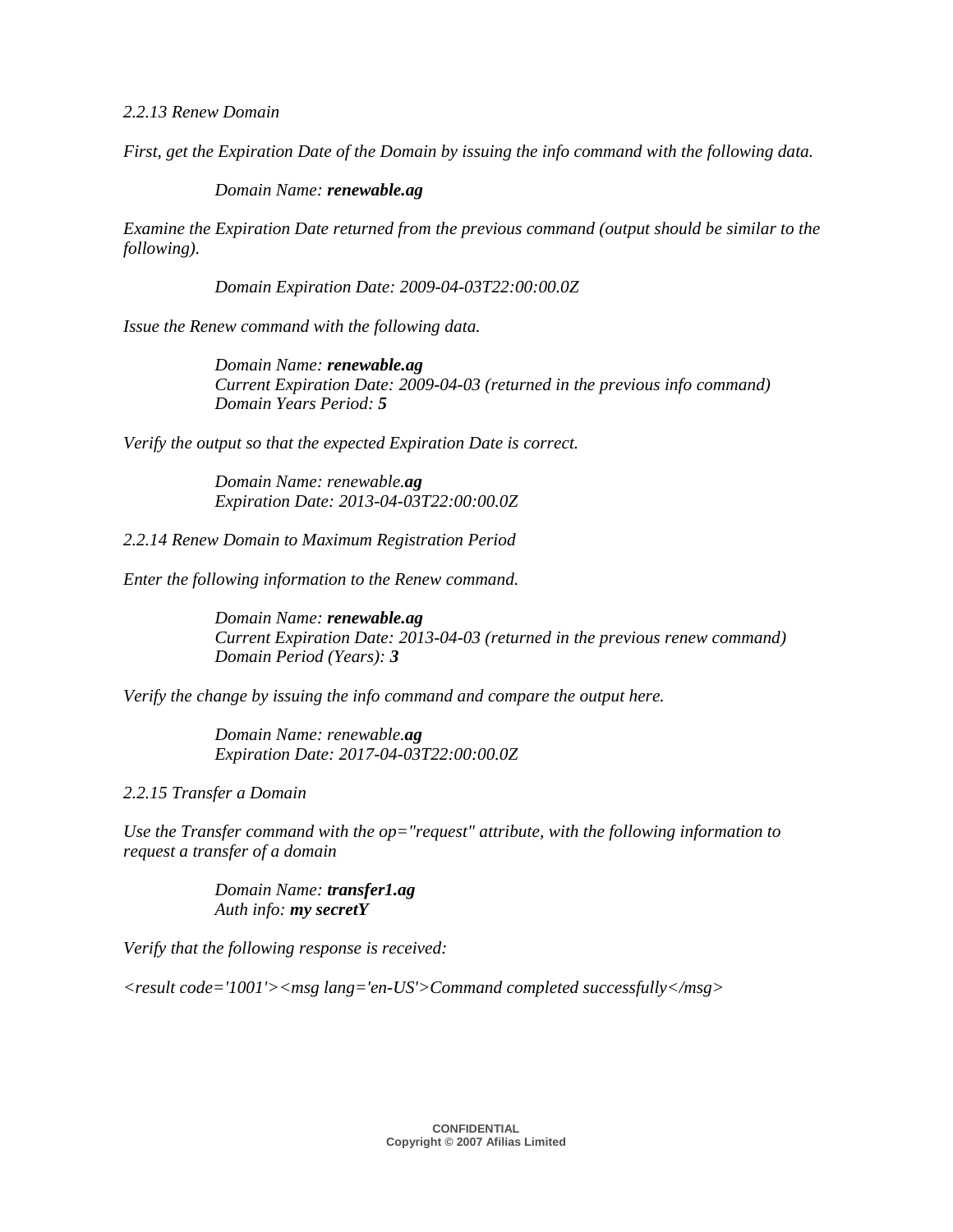*2.2.16 Approve Domain Transfer* 

*Another Registrar has made a transfer request for one of ClientX's domains. This section involves the approval of this transfer request. Check the status of the transfer using the Transfer command with the op="query" attribute and the following information:* 

#### *Domain Name: transfer2.ag Auth info: my secretX*

*Verify that the following response is received:* 

*<result code='1000'><msg lang='en-US'>Command completed successfully</msg>* 

 *Transfer Status: pending* 

*Approve the transfer by using the Transfer command with the op="approve" attribute and the following information:* 

#### *Domain Name: transfer2.ag Auth info: my secretX*

*Verify the following output:* 

*<result code='1000'><msg lang='en-US'>Command completed successfully</msg>* 

*2.2.17 Reject Domain Transfer* 

*Another Registrar has made a transfer request for one of ClientX's domain's. This section involves the rejection of this transfer request. Reject the transfer by using the Transfer command with the op="reject" attribute and the following information:* 

> *Domain Name: transfer3.ag Auth Info: my secretX*

*Verify that the following response is received:* 

*<result code='1000'><msg lang='en-US'>Command completed successfully</msg>* 

*2.2.18 Change Domain Name Servers* 

*Enter the following information to the Update command.* 

 *Domain Name: infodomain.ag Remove Name Server: ns1.infodomain.ag Remove Name Server: ns2.infodomain.ag Add Name Server: ns1.valid.ag Add Name Server: ns2.valid.ag*

*Verify that the following response is received:* 

*<result code='1000'><msg lang='en-US'>Command completed successfully</msg>*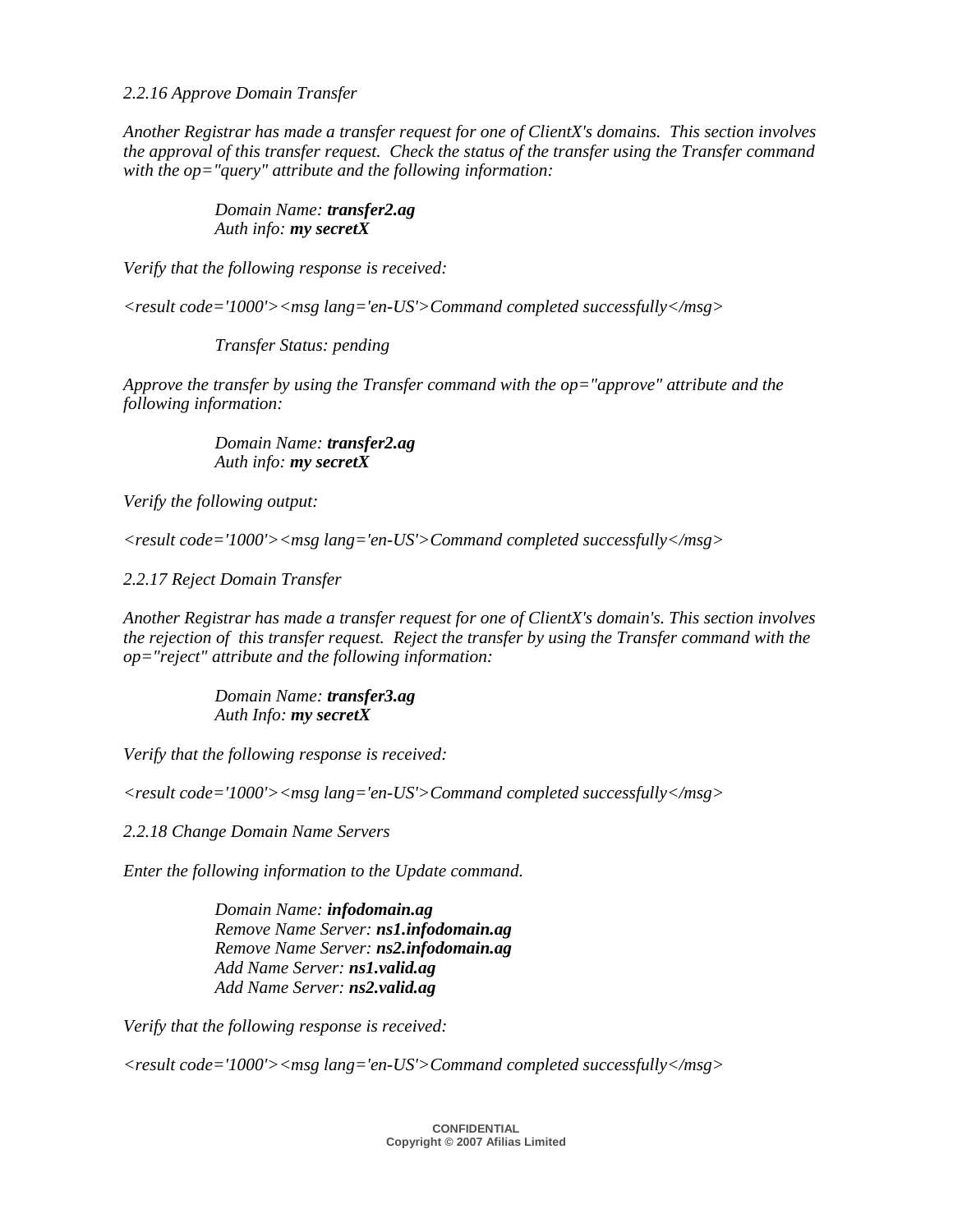*2.2.19 Change Domain Contact* 

*Issue the Update command with the following data. Remove the Admin Contact that was shown in section 2.2.11 and add a new Contact (this new contact already exists - it was seeded in the database by the registry operator prior to the test).* 

> *Domain Name: infodomain.ag Remove Admin Contact ID: XXXX-00 (get this ID from section 2.2.11) Add Admin Contact ID: OTNE-C4*

*Verify that the following response is received:* 

*<result code='1000'><msg lang='en-US'>Command completed successfully</msg>* 

*2.2.20 Change Domain Status* 

*Change the status of a Domain by issuing the Update command with the following values.* 

 *Domain Name: infodomain.ag Add Domain Status: clientUpdateProhibited* 

*Verify that the following response is received:* 

*<result code='1000'><msg lang='en-US'>Command completed successfully</msg>* 

#### *2.3 Name Server Operations*

*The following tests exercise EPP commands that revolve around Domain Name Server creation and manipulation.* 

*2.3.1 Create Name Server* 

*Supply the following information to the Create command.* 

#### *Host: ns1.newname.ag Host Address: 192.168.10.11*

*Verify that the following response is received:* 

*<result code='1000'><msg lang='en-US'>Command completed successfully</msg>* 

*2.3.2 Create Name Server with Maximum Length Host Name (63 Chars + "." + 63 Chars + ".AG")* 

*Supply the following information to the Create command.* 

#### *Host: abcdefghijklmnopqrstuvwxyzabcdefghijklmnopqrstuvwxyzabcdefghijk.abcdefghijkl mnopqrstuvwxyzabcdefghijklmnopqrstuvwxyzabcdefghijk.ag Host Address: 192.168.10.12*

*Verify that the following response is received:*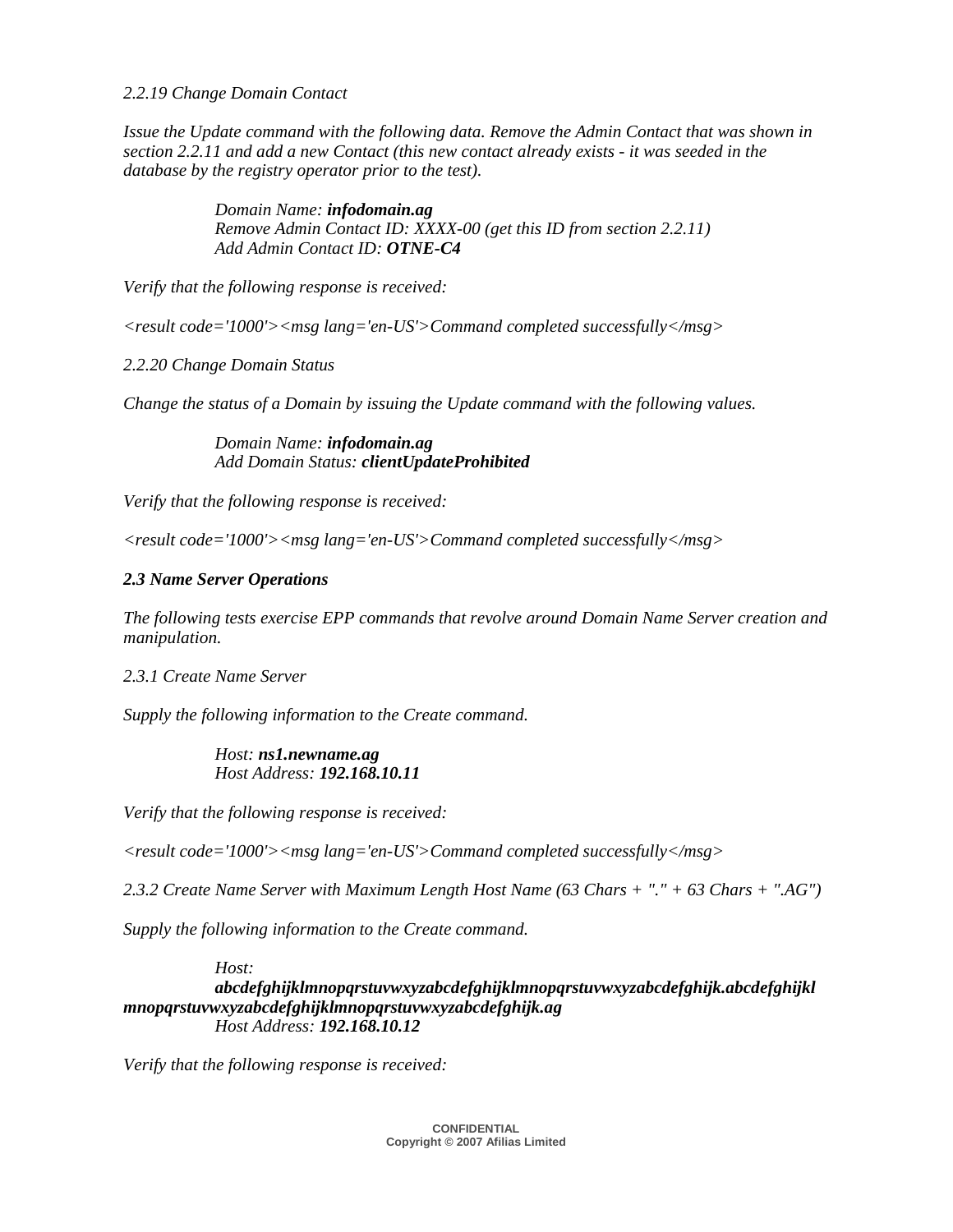*<result code='1000'><msg lang='en-US'>Command completed successfully</msg>* 

*2.3.3 Create Name Server with Maximum Allowable IPs* 

*Supply the following information to the create command:* 

| Host: ns2.newname.ag              |  |
|-----------------------------------|--|
| Host Address: 192.168.10.1        |  |
| <i>Host Address:</i> 192.168.10.2 |  |
| Host Address: 192.168.10.3        |  |
| Host Address: <b>192.168.10.4</b> |  |
| Host Address: 192.168.10.5        |  |
| Host Address: 192.168.10.6        |  |
| Host Address: 192.168.10.7        |  |
| Host Address: <b>192.168.10.8</b> |  |
| Host Address: 192.168.10.9        |  |
| Host Address: 192,168,10,10       |  |
| Host Address: 192.168.10.11       |  |
| Host Address: 192.168.10.12       |  |
| Host Address: 192.168.10.13       |  |

*Verify that the following response is received:* 

*<result code='1000'><msg lang='en-US'>Command completed successfully</msg>* 

*2.3.4 Create Name Server (Foreign Registry) Supply the following to the create command:* 

#### *Host: ns1.valid.com*

*Verify that the following response is received:* 

*<result code='1000'><msg lang='en-US'>Command completed successfully</msg>* 

*2.3.5 Create External Name Server (.GI)* 

*This command will create a name server in the .GI zone and will be owned by ClientX despite the fact that ClientX does not have permission to create objects in the .GI zone. This is known as an external host.* 

*Pass the following information to the create command* 

 *Host Name: ns1.externalhost.gi*

*Verify that the following response was received* 

*<result code='1000'><msg lang='en-US'>Command completed successfully</msg>* 

*2.3.6 Query External Name Server (.GI )* 

*This command will show .GI name server owned by ClientY even though ClientY does not have*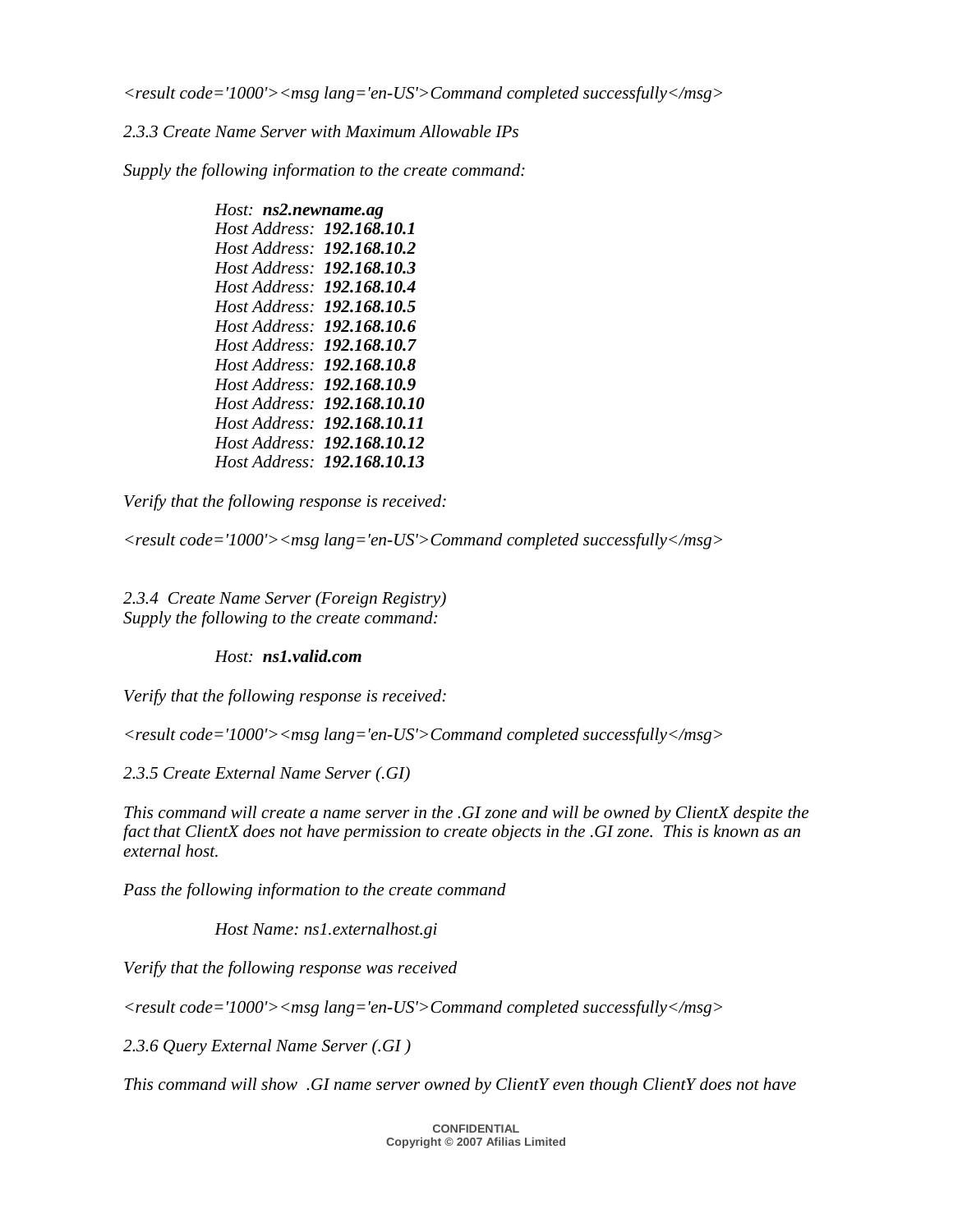*permissions to create objects in the .GI registry.* 

*Pass the following information to the info command* 

 *Host Name: ns1.external2internal.gi*

*Verify that the following response was received* 

*<result code='1000'><msg lang='en-US'>Command completed successfully</msg>* 

 *Host Name: ns1.external2internal.gi Client ID: ClientY Created By: ClientY Created Date: 2004-05-07T13:17:59.0Z Status: Linked*

*2.3.7 Convert External Host to Internal Host* 

*This command will create a name server that already exists as an external host and convert it to an internal host thereby changing the ownership.* 

*Pass the following information to the create command* 

 *Host Name: ns1.external2internal.gi IP Address: 123.123.123.123* 

*Verify that the following response was received* 

*<result code='1000'><msg lang='en-US'>Command completed successfully</msg>* 

*2.3.8 Query Host* 

*This command will show that the name server created in the previous step is now an internal host and owned by ClientX* 

*Pass the following information to the info command* 

 *Host Name: ns1.external2internal.gi*

*Verify that the following response was received* 

*<result code='1000'><msg lang='en-US'>Command completed successfully</msg>* 

 *Host Name: ns1.external2internal.gi IP Address: 123.123.123.123 Client ID: ClientX Created By: ClientY Created Date: 2004-05-07T13:26:44.0Z Last Updated: 2004-05-07T13:30:54.0Z Status: OK, linked*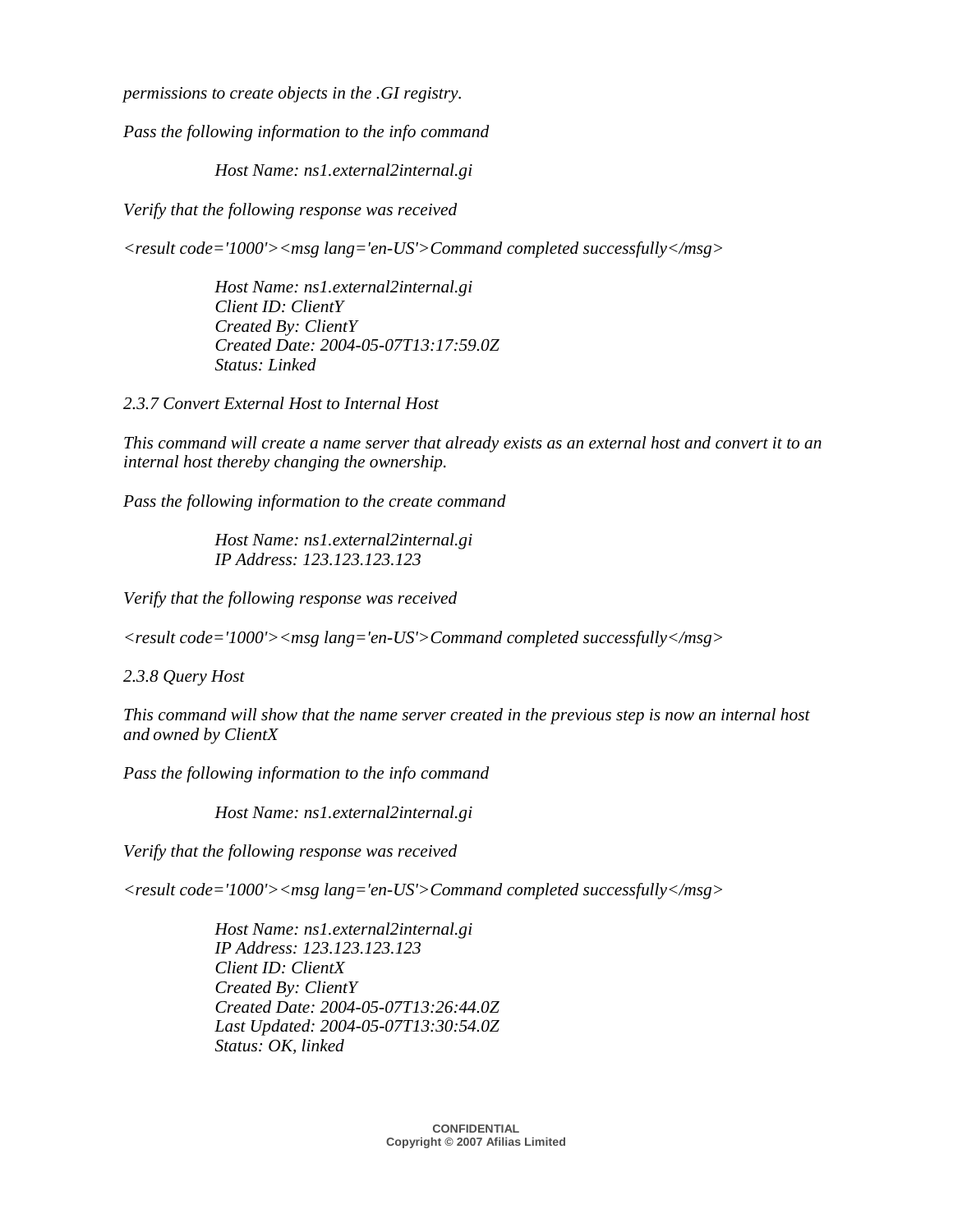#### *2.3.9 Delete Internal Host*

*This command will show that if a host was originally created as an external host and that host is linked to existing domains as a name server, when that host is deleted it reverts back to being an external host owned by the admin user.* 

*Pass the following information to the delete command* 

 *Host Name: ns1.external2internal.gi*

*Verify that the following response was received* 

*<result code='1000'><msg lang='en-US'>Command completed successfully</msg>* 

*2.3.10 Query External Host* 

*This command will show that the name server still exists as an external host and is now owned by admin* 

 *Host Name: ns1.external2internal.gi*

*Verify that the following response was received* 

*<result code='1000'><msg lang='en-US'>Command completed successfully</msg>* 

 *Host Name: ns1.external2internal.gi Client ID: admin Created By: ClientY Created Date: 2004-05-07T14:42:58.0Z Last Updated: 2004-05-07T14:45:32.0Z Status: OK, linked* 

*2.3.11 Check Name Server (Name Server Known)* 

*Use the Check command to check for a Name Server.* 

 *Host Name: ns1.valid.ag*

*Verify that the following response is received:* 

*<result code='1000'><msg lang='en-US'>Command completed successfully</msg>* 

 *<host:name avail='0'>* 

*2.3.12 Check Name Server (Name Server Unknown)* 

*Enter the following data to the Check command.* 

 *Host Name: ns1.available.ag*

*Verify that the following response is received:*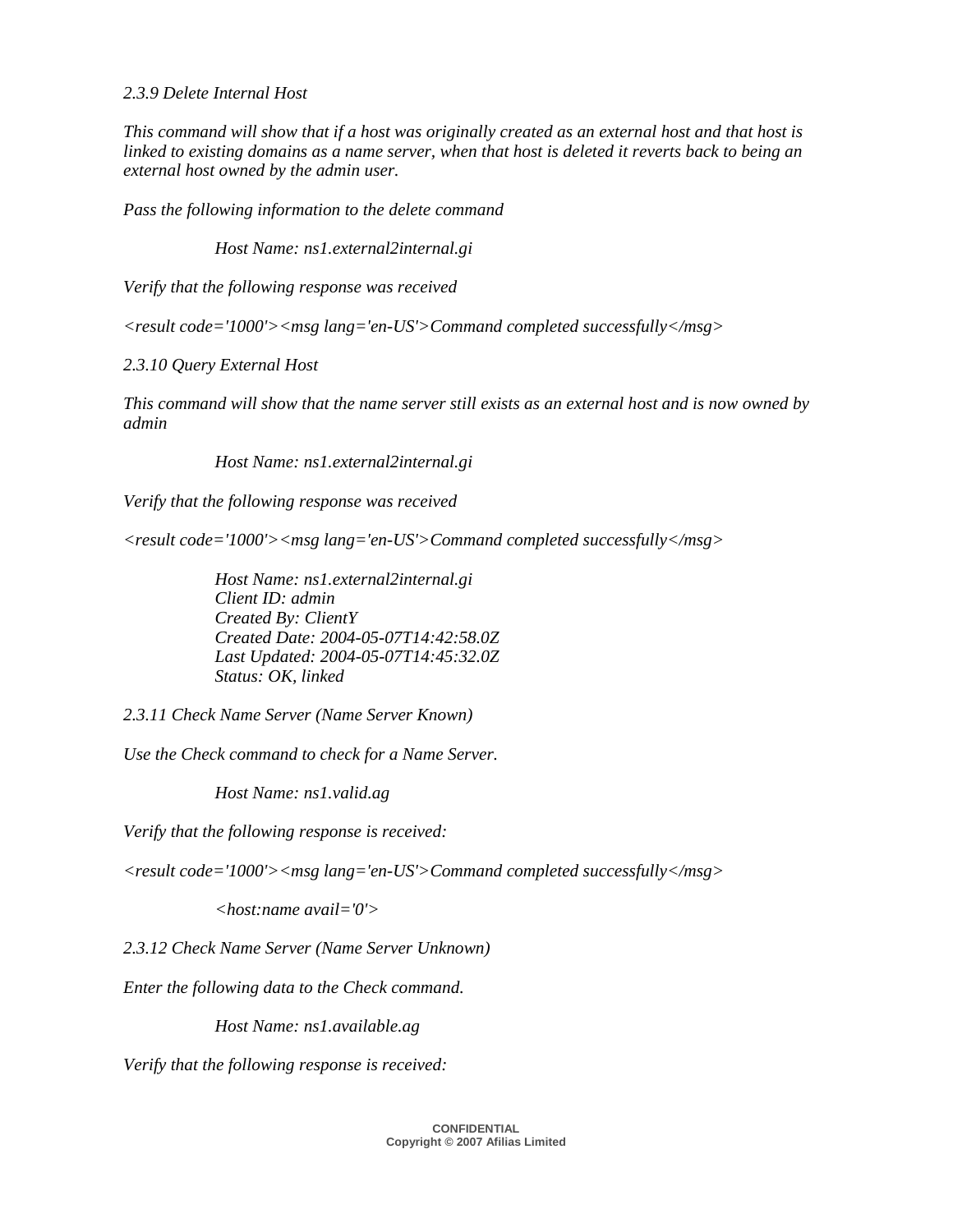*<result code='1000'><msg lang='en-US'>Command completed successfully</msg>* 

 *<host:name avail='1'>* 

*2.3.13 Query Name Server* 

*Supply the following values to the info command.* 

 *Host Name: ns1.valid.ag*

*Verify that the following response is received:* 

 *Host Name: ns1.valid.ag Client ID: ClientX Host IP Address: 192.168.10.11 Created By: ClientX Created Date: 1999-04-03T22:00:00.0Z Client Trans ID: 11AA Server Trans ID: 22BB Status: ok* 

*2.3.14 Delete Name Server* 

*Use the Delete command with the following values.* 

 *Host Name: ns1.delns.ag*

*Verify that the following response is received.* 

*<result code='1000'><msg lang='en-US'>Command completed successfully</msg>* 

*2.3.15 Change Name Server (Add IP Address)* 

*Supply the following information to the Update command.* 

 *Host Name: ns12.valid.ag Add IP Address: 192.1.2.3* 

*Verify that the following response is received.* 

*<result code='1000'><msg lang='en-US'>Command completed successfully</msg>* 

*2.3.16 Change Name Server (Remove IP Address)* 

*Supply the following information to the Update command.* 

 *Host Name: ns12.valid.ag Remove IP Address: 192.1.2.3* 

*Verify that the following response is received.* 

*<result code='1000'><msg lang='en-US'>Command completed successfully</msg>*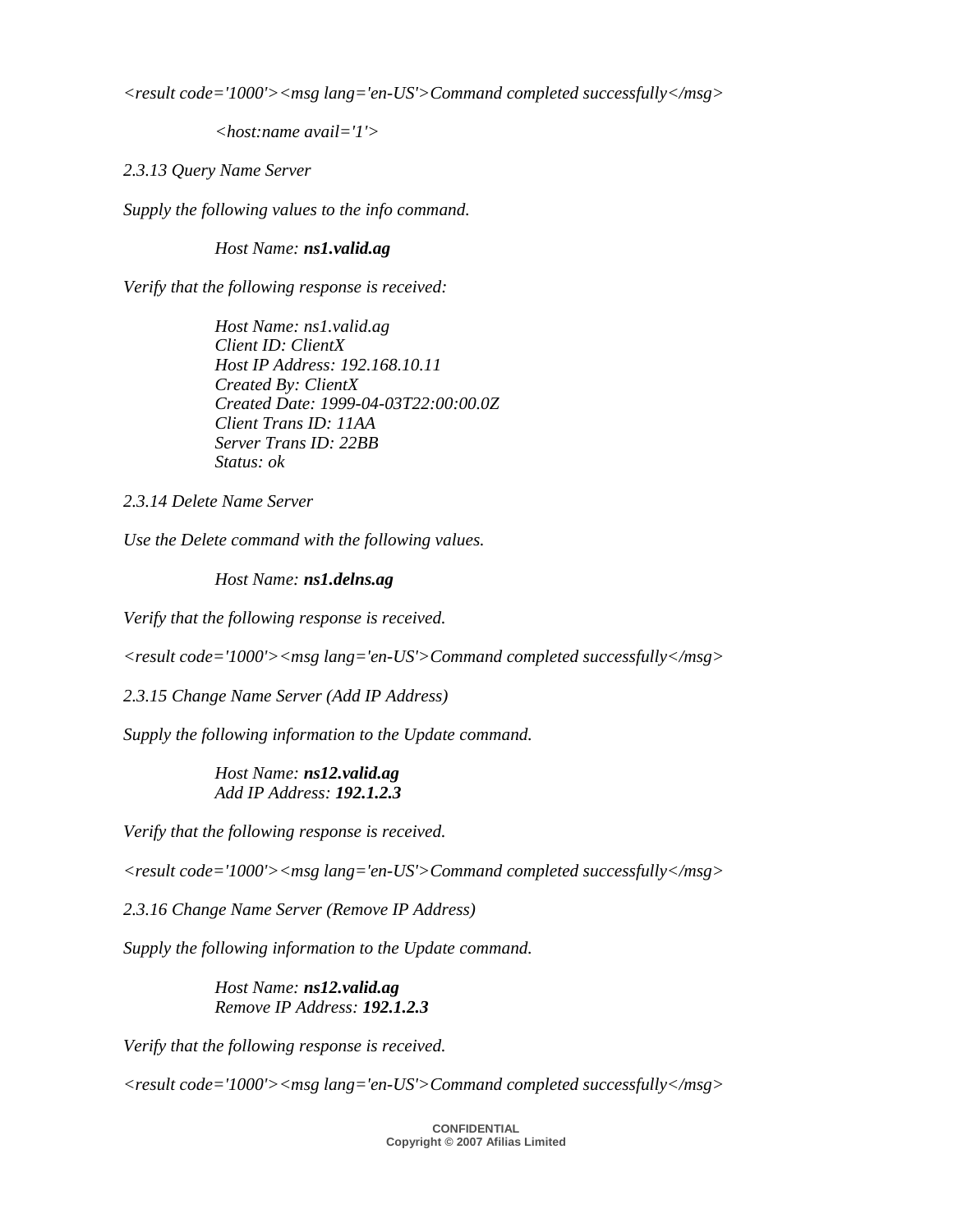## *2.4 Contact Operations*

*The following tests exercises EPP commands that revolve around Contact creation and manipulation.* 

## *2.4.1 Create Contact*

*Supply the following information to the Create command.* 

 *Contact ID: OTNE-C6 Contact Name: John Doe Contact Organization: Example Corp. Inc Contact Address Street1: 123 Example St. Contact Address Street2: Suite 100 Contact Address City: Anytown Contact Address State/Province: Any Prov Contact Address Postal Code: A1A1A1 Contact Address Country: CA Contact Voice: +1.4165555555 Contact Voice Extension: 1111 Contact Fax: +1.4165555556 Contact Email: jdoe@valid.ag Auth info: my secret* 

*Verify that the following response is received:* 

*<result code='1000'><msg lang='en-US'>Command completed successfully</msg>* 

*The contact id submitted with this create command will be necessary for the completion of sections 2.4.2, 2.4.4, 2.4.9 and 2.4.10.* 

*2.4.2 Check Contact (Contact Known)* 

*Use the Check command with the following arguments.* 

 *ID: XXXX-00 (use the Contact ID from section 2.4.1)* 

*Verify that the following response is received:* 

*<result code='1000'><msg lang='en-US'>Command completed successfully</msg>* 

 *<contact:id avail='0'>* 

*2.4.3 Check Contact (Contact Unknown)* 

*Use the Check command with the following arguments.* 

 *ID: OTNE-C8*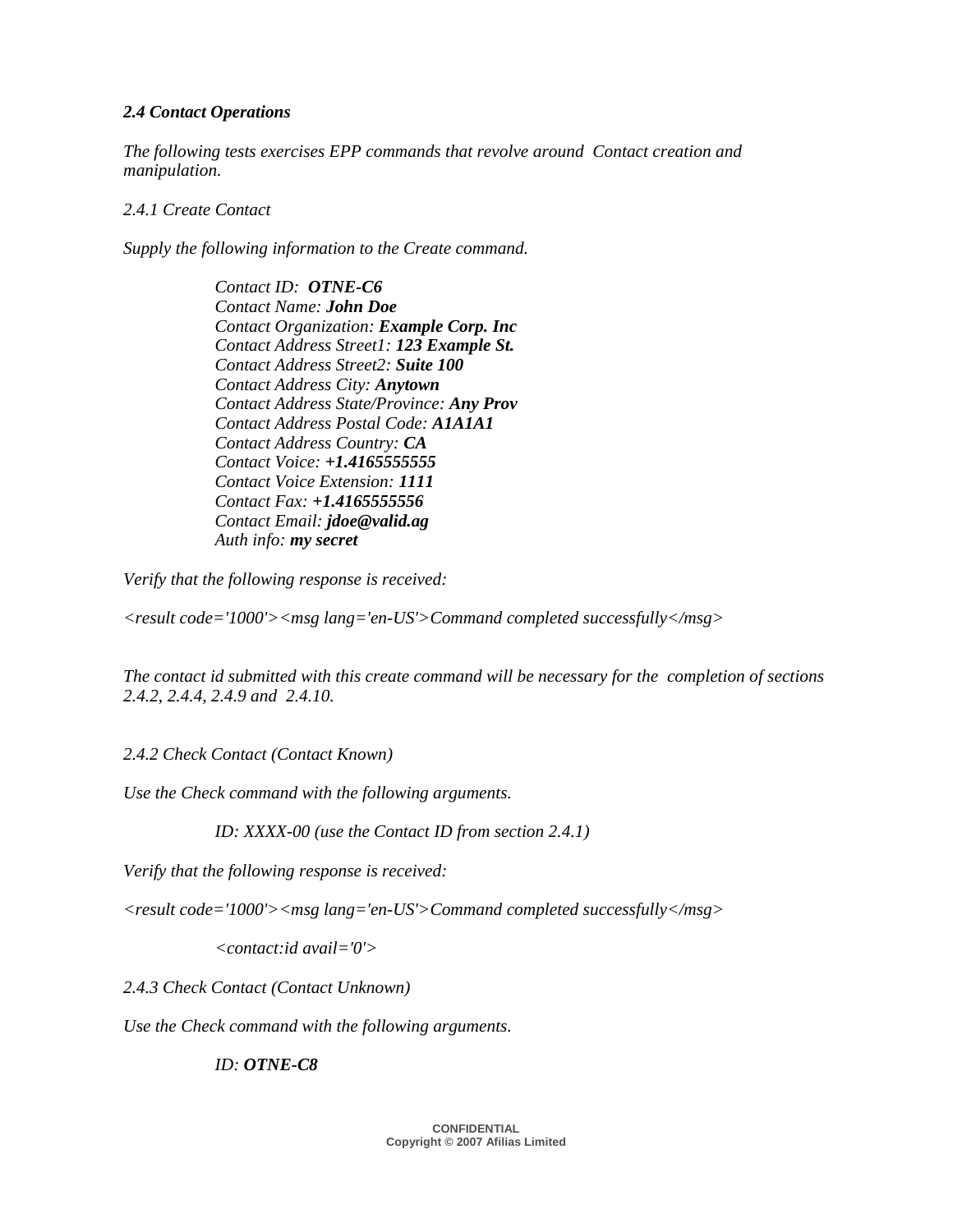*Verify that the following response is received:* 

*<result code='1000'><msg lang='en-US'>Command completed successfully</msg>* 

 *<contact:id avail='1'>* 

*2.4.4 Query Contact* 

*Supply the following information to the info command. Use the ID created in section 2.4.1.* 

 *ID: XXXX-00 (use the ContactID from the contact created in 2.4.1)* 

*Verify that the following response is received:* 

*<result code='1000'><msg lang='en-US'>Command completed successfully</msg>* 

 *ContactID: XXXX-00 Contact Name: John Doe Contact Organization: Example Corp, Inc Contact Address Street1: 123 Example St. Contact Address Street2: Suite 100 Contact Address City: Anytown Contact Address State/Province: Any Prov Contact Address Postal Code: A1A1A1 Contact Address Country: CA Contact Voice: +1.4165555555 Contact Voice Extension: 1111 Contact Fax: +1.4165555556 Contact Email: jdoe@valid.ag Auth info: my secret Status: ok* 

#### *2.4.5 Transfer Contact*

*This section tests the client's ability to request the transfer of a contact owned by another registrar. Please note that this contact was seeded in the database by Afilias prior to the start of the test. Supply the following information to the Transfer command with the op="request" attribute and the following information.* 

#### *ID: OTNE-C7*

 *Auth info: my secret* 

*Verify that the following response is received:* 

*<result code='1000'><msg lang='en-US'>Command completed successfully</msg>* 

*2.4.6 Query Contact Transfer Status* 

Use the Transfer command's op="query" attribute, along with the following information.

#### *ID: OTNE-C7*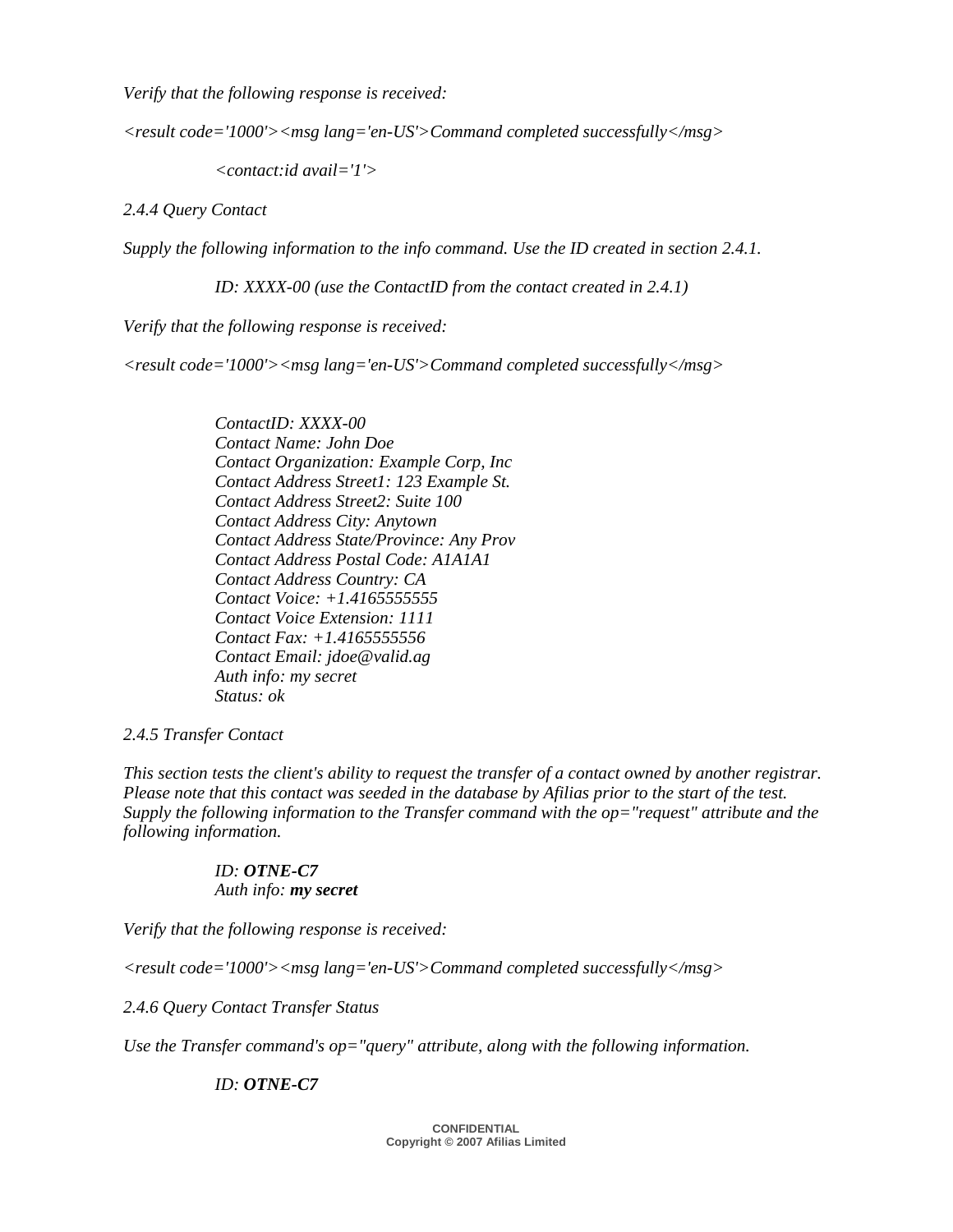*Auth info: my secret* 

*Verify that the following response is received:* 

*<result code='1000'><msg lang='en-US'>Command completed successfully</msg>* 

 *Contact Transfer Status: pending* 

#### *2.4.7 Approve Contact Transfer*

*Another Registrar has an outstanding Transfer Request of one of ClientX's Contacts. This section involves the approval of the transfer request. Supply the following information to the Transfer command with the op="approve" attribute.* 

#### *ID: OTNE-C1-approve Auth info: my secret*

*Verify that the following response is received:* 

*<result code='1000'><msg lang='en-US'>Command completed successfully</msg>* 

*2.4.8 Reject Contact Transfer* 

*Another Registrar has an outstanding Transfer Request of one of ClientX's Contacts. This section involves the rejection of the transfer request. Supply the following information to the Transfer command with the op="reject" attribute.* 

#### *ID: OTNE-C1-reject Auth info: my secret*

*Verify that the following response is received:* 

*<result code='1000'><msg lang='en-US'>Command completed successfully</msg>* 

*2.4.9 Change Contact (Change Element)* 

*Supply the following information to the Update command. Use the ID created in section 2.4.1.* 

 *ID: XXXX-00 (use the ID from the contact created in 2.4.1) Contact Name: Mr. Contact* 

*Verify that the following response is received:* 

*<result code='1000'><msg lang='en-US'>Command completed successfully</msg>* 

*2.4.10 Change Contact (Remove Element)* 

*Supply the following information to the Update command. To remove a value, overwrite it as a NULL value. Use the ID created in section 2.4.1.* 

 *ID: XXXX-00 (use the ID from the contact created in 2.4.1)*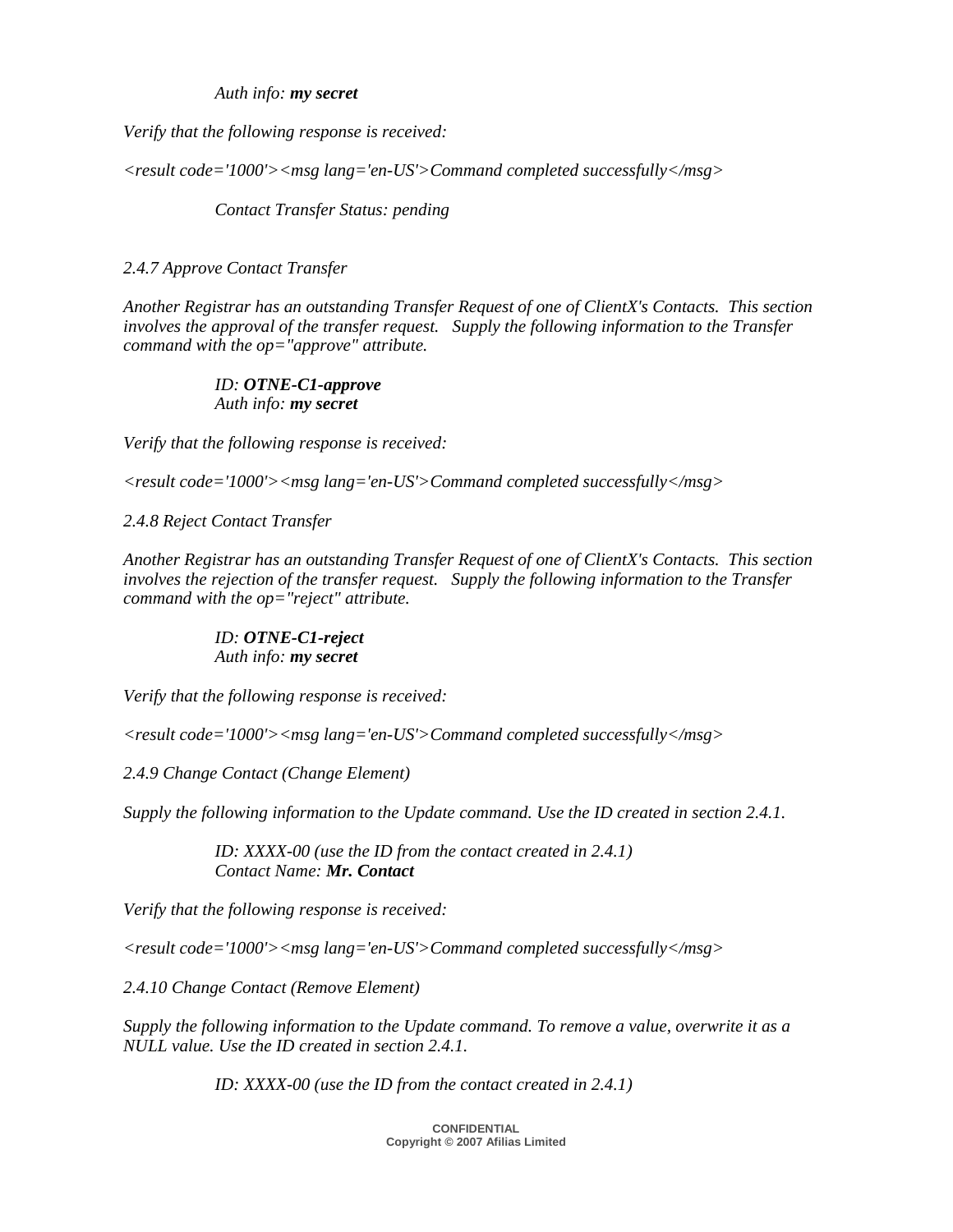*Contact Fax:* 

*Verify that the following response is received:* 

*<result code='1000'><msg lang='en-US'>Command completed successfully</msg>* 

## *2.4.11 Delete Contact*

*First, create a simple Contact by supplying the following information to the Create command:* 

 *Contact ID: OTNE-C8 Contact Name: Delete Me Contact Organization: Example Corp. Inc Contact Address Street1: 123 Example St. Contact Address Street2: Suite 100 Contact Address City: Anytown Contact Address State/Province: Any Prov Contact Address Postal Code: A1A1A1 Contact Address Country: CA Contact Voice: +1.4165555555 Contact Voice Extension: 1111 Contact Fax: +1.4165555556 Contact Email: jdoe@valid.ag Auth info: my secret* 

*Verify that the following response is received:* 

*<result code='1000'><msg lang='en-US'>Command completed successfully</msg>* 

*Now delete the Contact by supplying the following information to the Delete command.* 

## *ID: OTNE-C8*

*Verify that the following response is received:* 

*<result code='1000'><msg lang='en-US'>Command completed successfully</msg>* 

## *2.5 Client Error Handing*

*The following section exercises the client's ability to correctly handle common EPP exceptions. The client should remain connected to the Test Registry despite the receipt of exceptions. A definition of each exception code is provided.* 

*2.5.1 Correctly Handle 2003 Exception* 

*2003 "Required parameter missing" This response code MUST be returned when a server receives a command for which a required parameter value has not been provided.*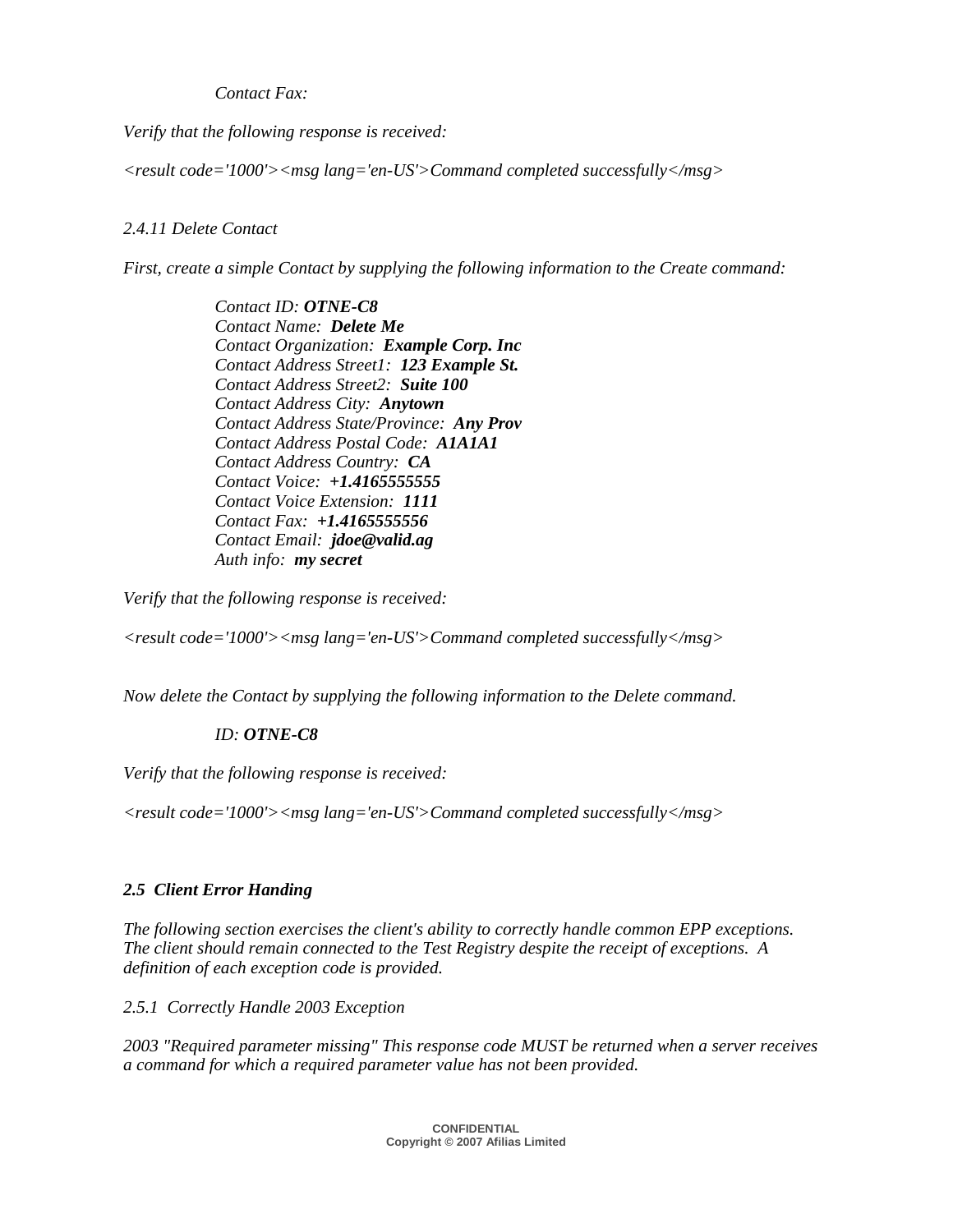*Submit the following using the create command (do NOT submit the auth info):* 

 *Domain Name: exception.ag Domain Server: ns1.valid.ag Domain Server: ns2.valid.ag Domain registrant contact ID: OTNE-C2 Domain Admin contact ID: OTNE-C3 Domain Technical contact ID: OTNE-C5* 

*Verify that the following response is received:* 

 *<result code='2003'><msg lang='en-US'>Required parameter missing</msg>* 

*2.5.2 Correctly Handle 2005 Exception* 

*2005 "Parameter value syntax error" This response code MUST be returned when a server receives a command containing a parameter whose value is improperly formed. The error value SHOULD be returned via an element in the EPP response.* 

*Submit the following using the create command:* 

 *Domain Name: -\*iaminvalid.ag Domain Server: ns1.valid.ag Domain Server: ns2.valid.ag Domain registrant contact ID: OTNE-C2 Domain Admin contact ID: OTNE-C3 Domain Technical contact ID: OTNE-C5 Auth info: my secret* 

*Verify that the following response is received:* 

*<result code='2005'><msg lang='en-US'>Parameter value syntax error</msg>* 

*2.5.3 Correctly Handle 2306 Exception* 

*2306 "Parameter value policy error" This response code MUST be returned when a server receives a command containing a parameter value that is syntactically valid, but semantically invalid due to local policy. For example, the server MAY support a subset of a range of valid protocol parameter values. The error value SHOULD be returned via an element in the EPP response. Submit the following using the create command:* 

> *Domain Name: exception.ag Domain Server: ns1.valid.ag Domain Server: ns2.valid.ag Domain registrant contact ID: OTNE-C2 Domain Admin contact ID: OTNE-C3 Domain Technical contact ID: OTNE-C5 Domain Billing Contact ID: OTNE-C6 Domain Period (Years): 99 Auth info: my secret*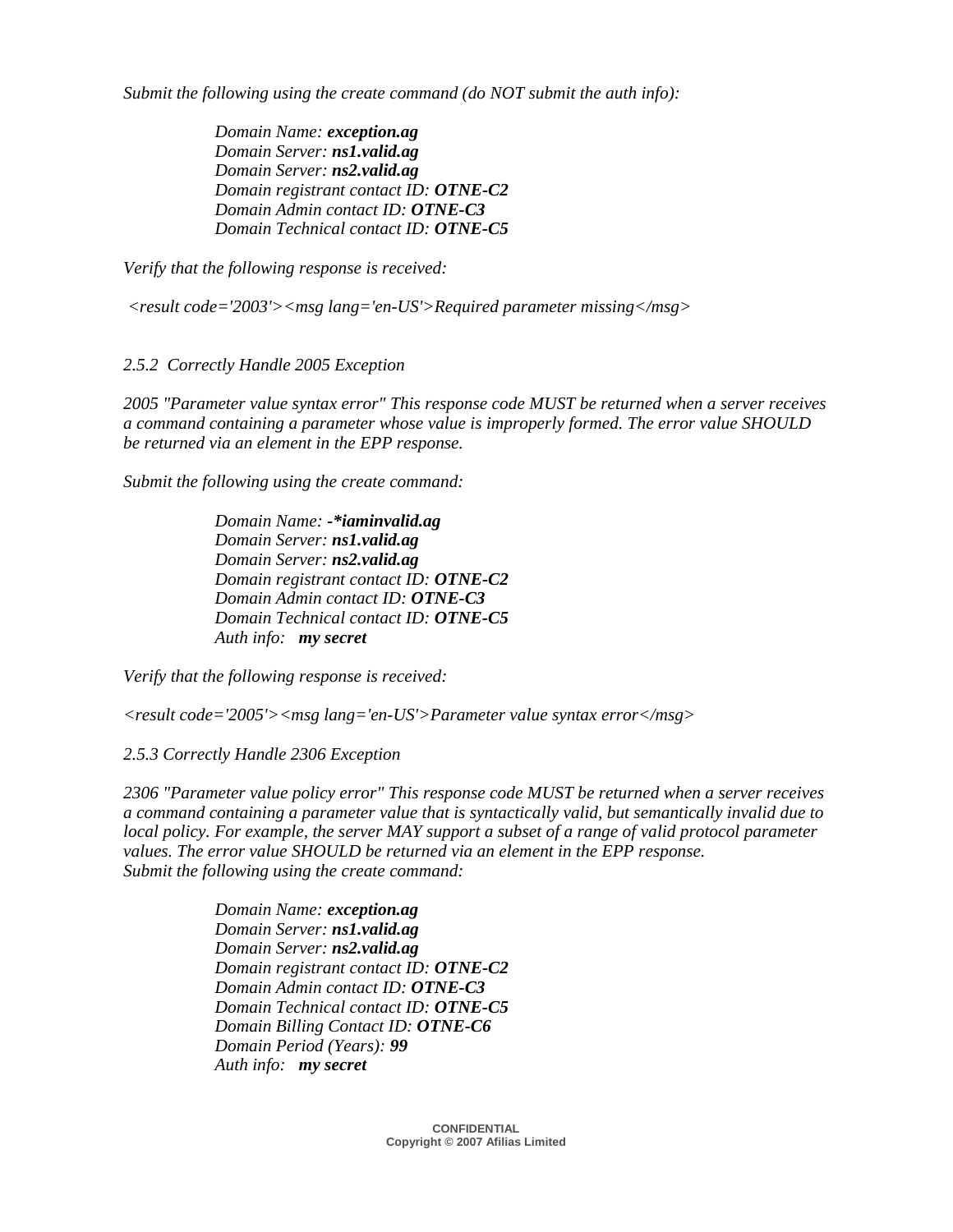*Verify that the following response is received:* 

*<result code='2306'><msg lang='en-US'>Parameter value policy error</msg>* 

*2.5.4 Correctly Handle 2002 Exception* 

*2002 "Object COMMAND USE ERROR" This response code MUST be returned when a server receives a command that is properly formed, but can not be executed due to a sequencing or context error.* 

*Submit the following using the renew command:* 

 *Domain Name: infodomain.ag Expiration Date: 2011-04-03* 

*Verify that the following response is received:* 

*<result code='2002'><msg lang='en-US'>Command use error</msg>* 

*2.5.5 Correctly Handle 2303 Exception* 

*2303 "Object does not exist" This response code MUST be returned when a server receives a command to transform an object that does not exist in the repository.* 

*Submit the following using the create command:* 

 *Domain Name: exception.ag Domain Server: ns1.valid.ag Domain Server: ns2.valid.ag Domain registrant contact ID: OTNE-C99 Domain Admin contact ID: OTNE-C3 Domain Technical contact ID: OTNE-C5 Domain Billing Contact ID: OTNE-C6 Domain Period (Years): 2 Auth info: my secret* 

*Verify that the following response is received:* 

*<result code='2303'><msg lang='en-US'>Object does not exist</msg>* 

*2.5.6 Correctly Handle 2305 Exception* 

*2305 "Object association prohibits operation" This response code MUST be returned when a server receives a command to transform an object that can not be completed due to dependencies on other objects that are associated with the target object. For example, a server MAY disallow commands while an object has active associations with other objects.* 

*Submit the following to the delete command:* 

#### *Contact ID: OTNE-C2*

*Verify that the following response is received:*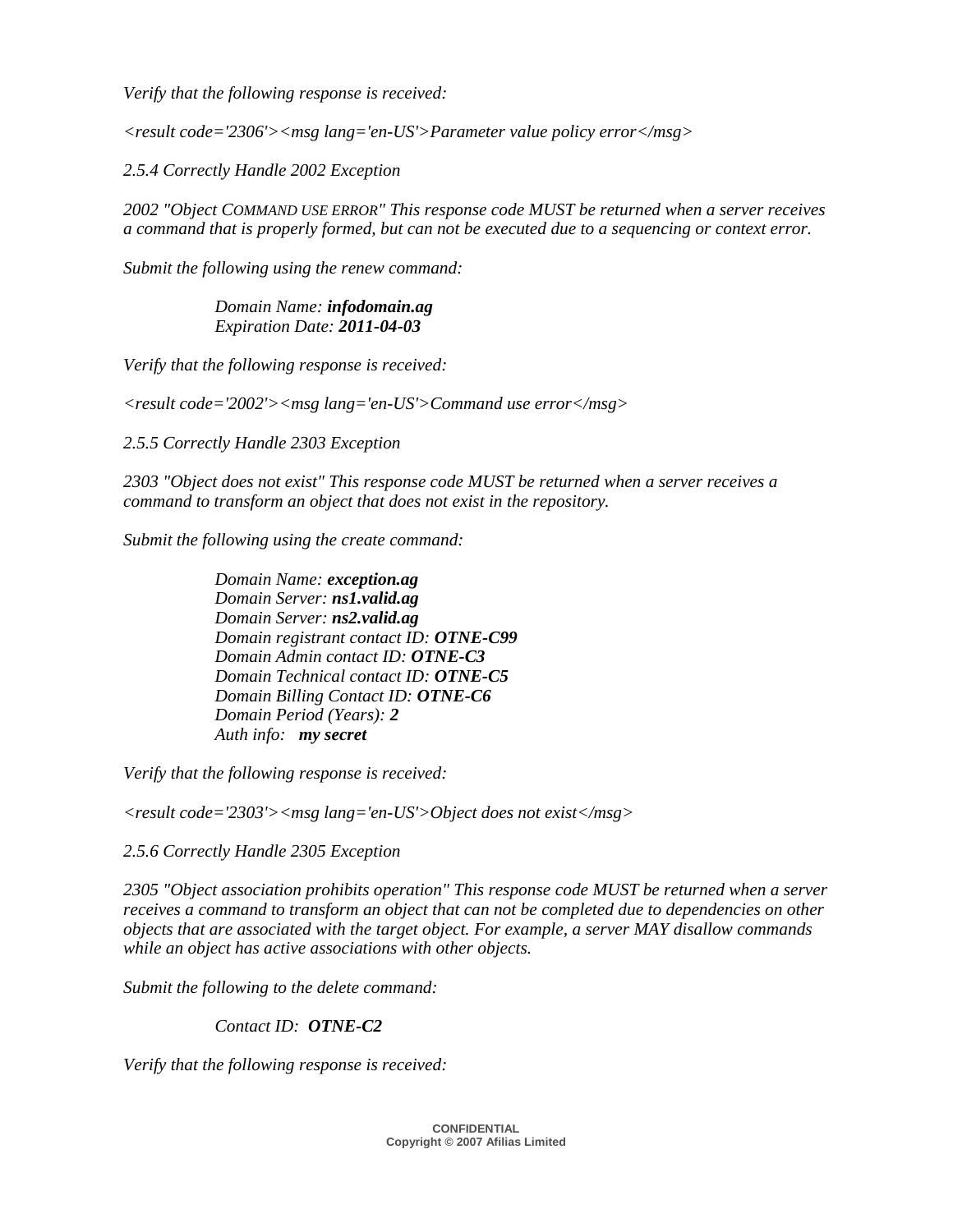*<result code='2305'><msg lang='en-US'>Object association prohibits operation</msg>* 

*2.5.7 Correctly Handle 2201 Exception* 

*2201 "Authorization error" This response code MUST be returned when a server notes a client authorization error when executing a command. This error is used to note that a client lacks privileges to execute the requested command.* 

*Submit the following to the delete command:* 

 *Domain Name: transfer2.ag*

*Verify that the following response is received:* 

*<result code='2201'><msg lang='en-US'>Authorization error</msg>* 

## *2.6 Empty Element Commands*

*This section exercise the client's ability to utilize commands that must represented as empty elements, with no child objects.* 

*2.6.1 Keep Session Alive* 

*For this test, the client must keep the current session open to the Registry for at least 30 minutes before proceeding to Section 2.6.2. Use the Hello command at intervals under 10 minutes to maintain client connectivity.* 

*2.6.2 Request Message Queue Information* 

*Clients may use the poll command to retrieve messages queued by the server. Issue the poll command with the op=request attribute to retrieve queue information, and the first message within the queue.* 

*Verify that the following response is received:* 

*<response><result code='1301'><msg lang='en-US'>Command completed successfully; ack to dequeue</msg></result><msgQ count='48' id='43'><msg lang='en-US'>Transfer Requested.</msg>* 

*Note: the value returned for 'id' will be necessary for section 2.6.3* 

*2.6.3 Ack Queued Message* 

*Issue the poll command with the op=ack attribute to acknowledge receipt of the first message, and remove it from the queue.* 

*Verify that the following response is received:* 

*<result code='1000'><msg lang='en-US'>Command completed successfully</msg></result><msgQ count='47' id='45'/>*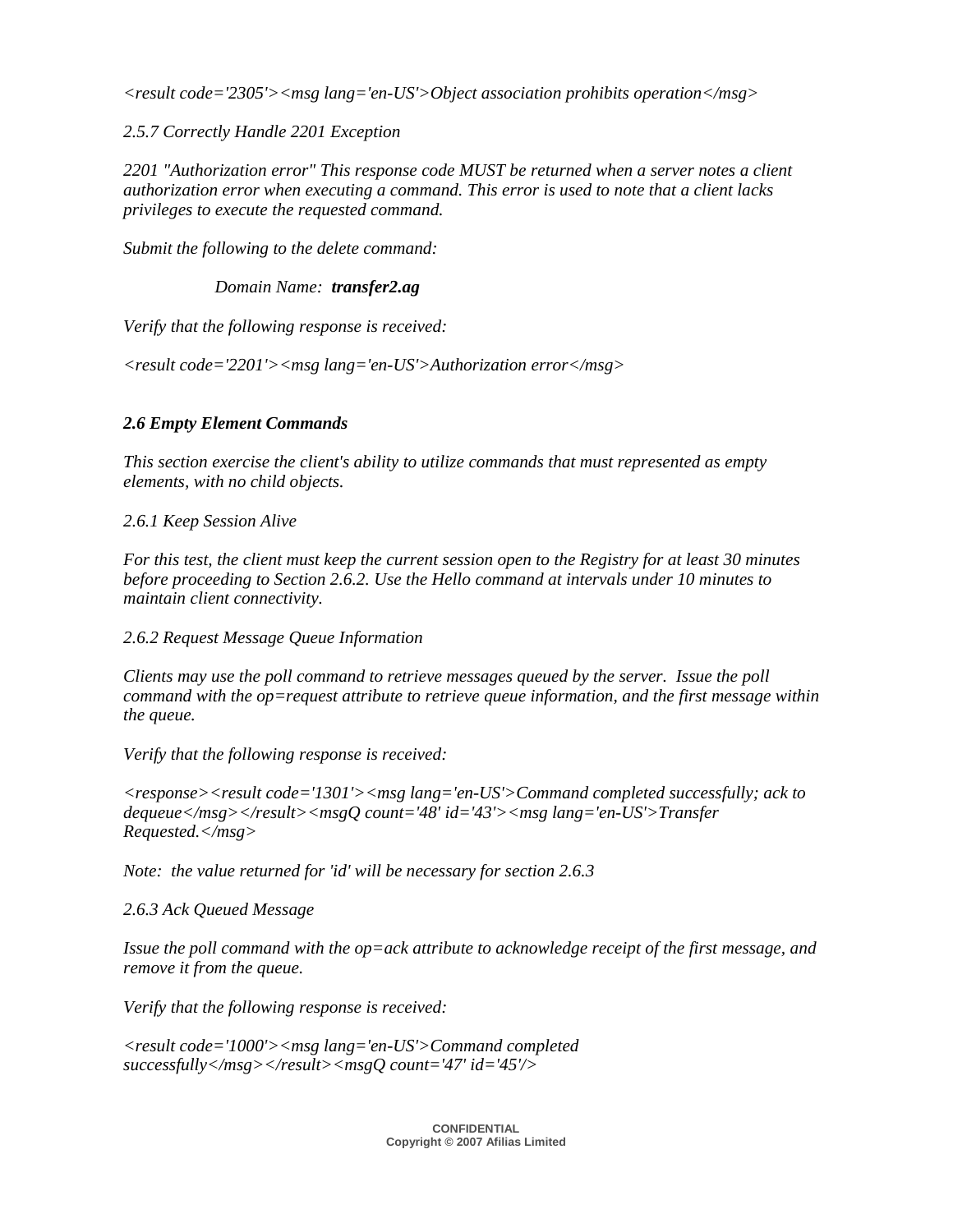## **2.7 End Session**

For a client Registrar to end communications with the Registry, the Logout command is used with no arguments.

If successful, the Registry will send the following response and then end the session.

<result code='1500'><msg lang='en-US'>Command completed successfully; ending session</msg>

At this point, contact Afilias Technical Support at techsupport@afilias-grs.net or +1.4166463309 and inform them you have completed this test.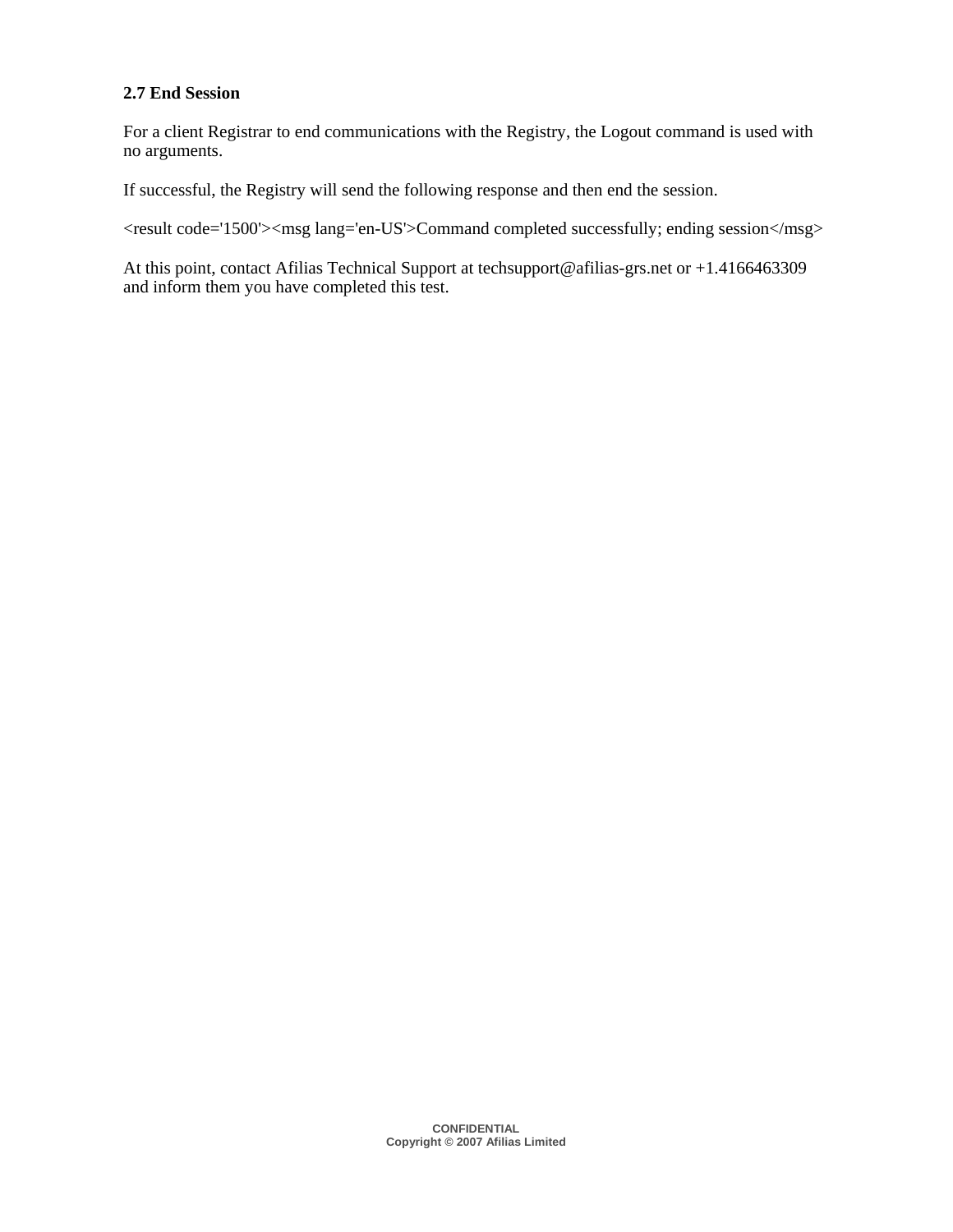#### *Appendix A - Seeded Registry information*

*The OT&E test requires the creation and manipulation of several EPP objects prior to the client's initial connection. Afilias will perform the necessary operations before the client's initial connection.* 

*The data within this appendix is included for informational purposes only.* 

*\*\*\* Registrar: Do not attempt to enter this data into the Test Registry. \*\*\**

Registrar: ClientX Password: foo-BAR2

Contacts: The seeded contacts use the following common values:

 Contact ID: XXXX-00 Contact Name: Test Contact Contact Organization: Example Corp. Inc Contact Address Street: 123 Example St. Contact Address Street: Suite 100 Contact Address City: Anytown Contact Address State/Province: Any Prov Contact Address Postal Code: A1A1A1 Contact Address Country: CA Contact Voice: +1.4165555555 Contact Voice Extension: 1111 Contact Fax: +1.4165555556 Contact Email: jdoe@valid.AG Auth info: my secret

The unique contact ID values for each of the seven seeded contacts are as follows:

 ID: OTNE-C7 Owned by ClientY

 ID: OTNE-C1-approve Owned by ClientX \*\*This contact has pending transfer status, initiated by ClientY\*\*

 ID: OTNE-C1-reject Owned by ClientX \*\*This contact has pending transfer status, initiated by ClientY\*\*

 ID: OTNE-C2 Owned by ClientX

 ID: OTNE-C3 Owned by ClientX

 ID:OTNE-C4 Owned by ClientX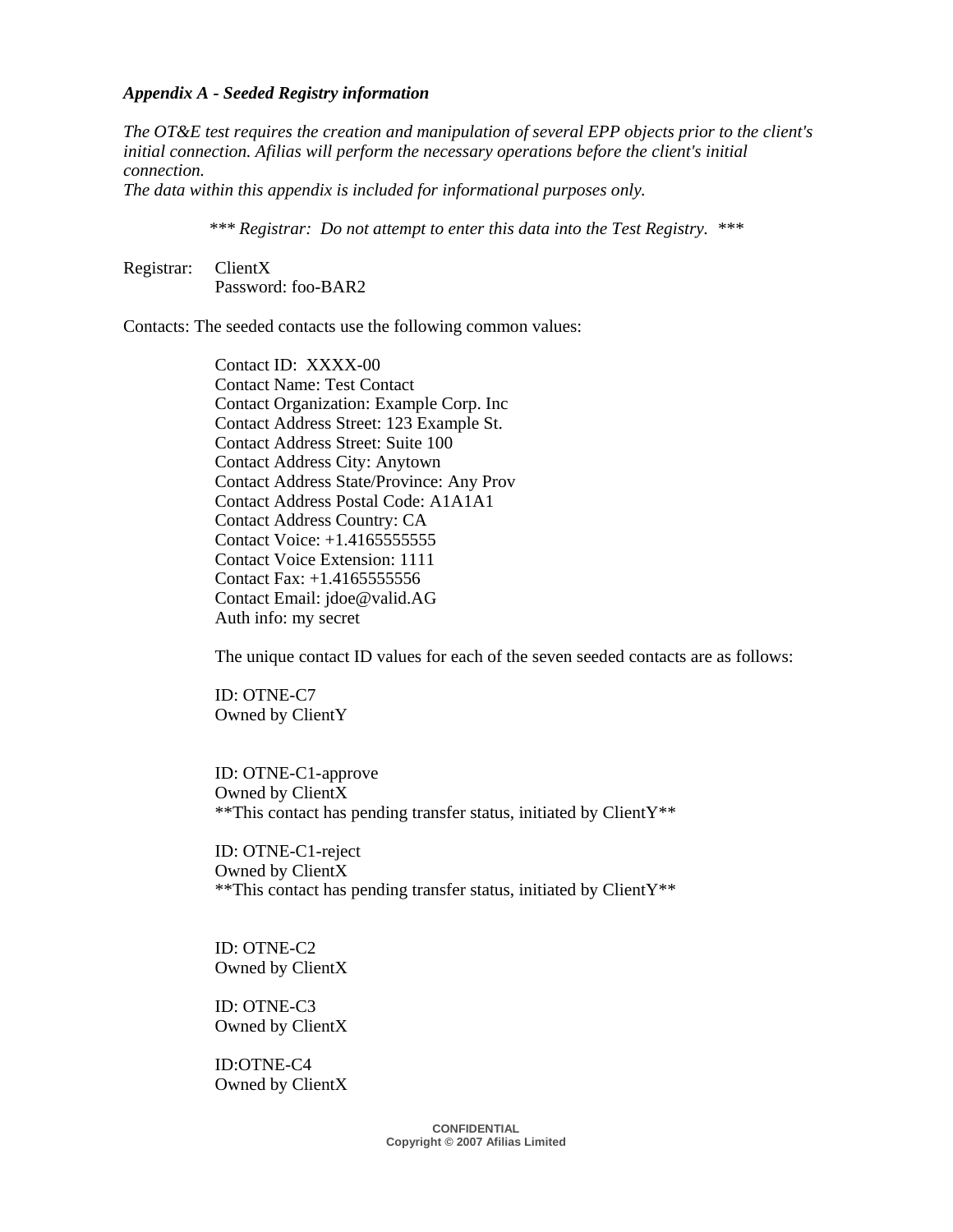ID:OTNE-C5 Owned by ClientX

 ID:OTNE-C10 Owned by ClientX

- Domain: delns.ag Owned by ClientX
- Host: ns1.delns.ag Owned by ClientX
- Domain: valid.ag Owned by ClientX

#### Host:

- ns1.valid.AG 192.169.2.11 Owned by ClientX ns2.valid.AG 192.169.2 12 Owned by ClientX ns3.valid.AG 192.169.2.13 Owned by ClientX ns4.valid.AG 192.169.2.14 Owned by ClientX ns5.valid.AG 192.169.2.15 Owned by ClientX ns6.valid.AG 192.169.2.16 Owned by ClientX ns7.valid.AG 192.169.2.17 Owned by ClientX ns8.valid.AG 192.169.2.18 Owned by ClientX ns9.valid.AG 192.169.2.19 Owned by ClientX ns10.valid.AG 192.169.2.20 Owned by ClientX ns11.valid.AG 192.169.2.21 Owned by ClientX ns12.valid.AG 192.169.2.22 Owned by ClientX ns13.valid.AG 192.169.2.23 Owned by ClientX
- Domain: infodomain.ag Owned by ClientX
- Hosts: ns1.infodomain.ag ns2.infodomain.ag
- Domain: external2internal.ag Owned by ClientX
- Host: ns1.external2internal.ag Owned by ClientY
- Domain: externalhost.ag Owned by ClientY Name server ns1.external2internal.AG
- Domain: authinfo.ag Owned by ClientX2